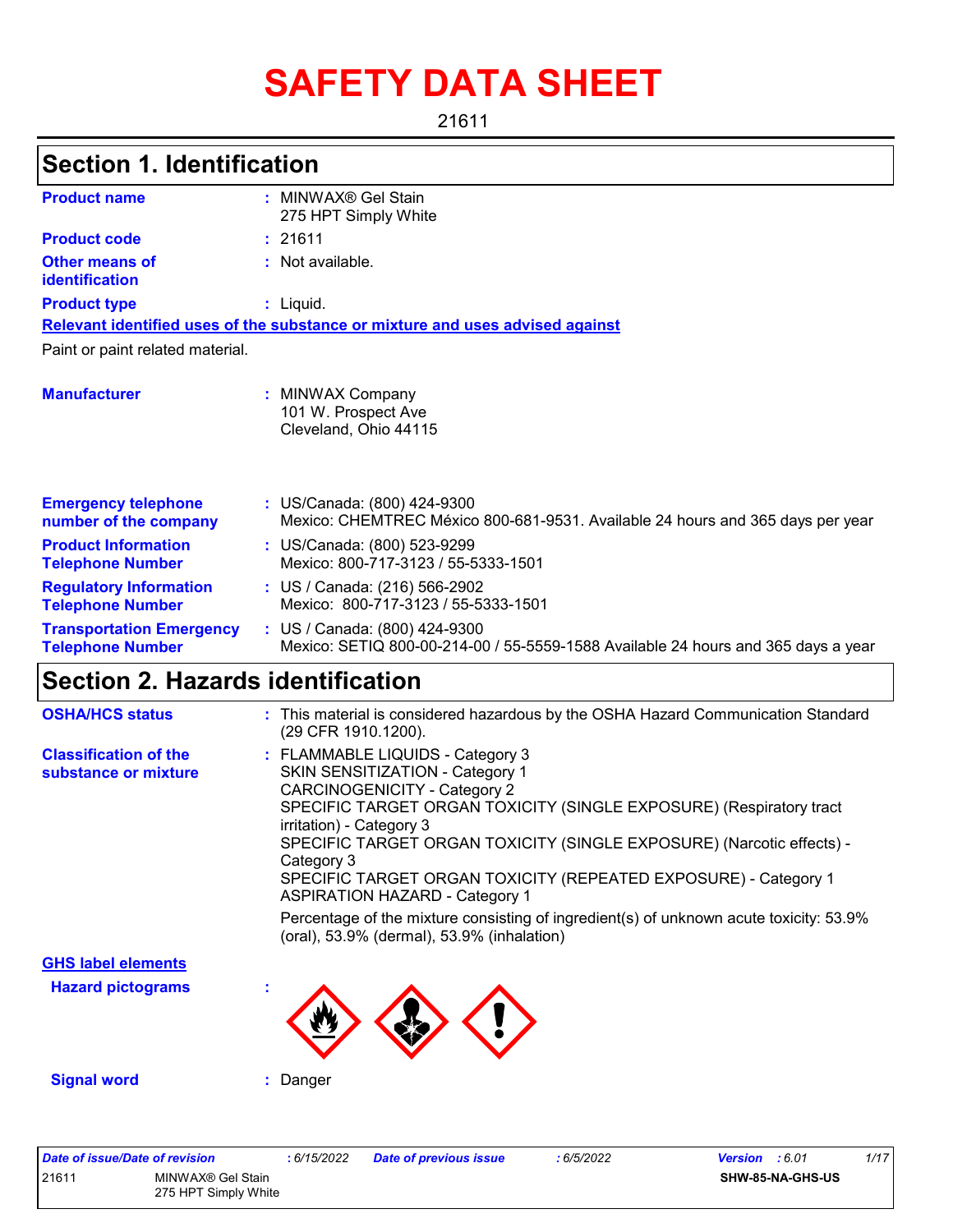## **Section 2. Hazards identification**

| <b>Hazard statements</b><br><b>Precautionary statements</b><br><b>General</b><br><b>Prevention</b><br><b>Response</b> | : Flammable liquid and vapor.<br>May be fatal if swallowed and enters airways.<br>May cause an allergic skin reaction.<br>May cause respiratory irritation.<br>May cause drowsiness or dizziness.<br>Suspected of causing cancer.<br>Causes damage to organs through prolonged or repeated exposure.<br>: Read label before use. Keep out of reach of children. If medical advice is needed,<br>have product container or label at hand.                                                                                                                                                                                                                                            |
|-----------------------------------------------------------------------------------------------------------------------|-------------------------------------------------------------------------------------------------------------------------------------------------------------------------------------------------------------------------------------------------------------------------------------------------------------------------------------------------------------------------------------------------------------------------------------------------------------------------------------------------------------------------------------------------------------------------------------------------------------------------------------------------------------------------------------|
|                                                                                                                       |                                                                                                                                                                                                                                                                                                                                                                                                                                                                                                                                                                                                                                                                                     |
|                                                                                                                       |                                                                                                                                                                                                                                                                                                                                                                                                                                                                                                                                                                                                                                                                                     |
|                                                                                                                       |                                                                                                                                                                                                                                                                                                                                                                                                                                                                                                                                                                                                                                                                                     |
|                                                                                                                       | : Obtain special instructions before use. Do not handle until all safety precautions have<br>been read and understood. Wear protective gloves, protective clothing and eye or face<br>protection. Keep away from heat, hot surfaces, sparks, open flames and other ignition<br>sources. No smoking. Use explosion-proof electrical, ventilating or lighting equipment.<br>Use non-sparking tools. Take action to prevent static discharges. Use only outdoors or<br>in a well-ventilated area. Do not breathe vapor. Do not eat, drink or smoke when using<br>this product. Wash thoroughly after handling. Contaminated work clothing must not be<br>allowed out of the workplace. |
|                                                                                                                       | : IF exposed or concerned: Get medical advice or attention. IF INHALED: Remove<br>person to fresh air and keep comfortable for breathing. Call a POISON CENTER or<br>doctor if you feel unwell. IF SWALLOWED: Immediately call a POISON CENTER or<br>doctor. Do NOT induce vomiting. IF ON SKIN (or hair): Take off immediately all<br>contaminated clothing. Rinse skin with water. Wash contaminated clothing before<br>reuse. IF ON SKIN: Wash with plenty of water. If skin irritation or rash occurs: Get<br>medical advice or attention.                                                                                                                                      |
| <b>Storage</b>                                                                                                        | : Store locked up. Store in a well-ventilated place. Keep container tightly closed. Keep<br>cool.                                                                                                                                                                                                                                                                                                                                                                                                                                                                                                                                                                                   |
| <b>Disposal</b>                                                                                                       | : Dispose of contents and container in accordance with all local, regional, national and<br>international regulations.                                                                                                                                                                                                                                                                                                                                                                                                                                                                                                                                                              |
| <b>Supplemental label</b><br>elements                                                                                 | DELAYED EFFECTS FROM LONG TERM OVEREXPOSURE. Contains solvents which<br>can cause permanent brain and nervous system damage. Intentional misuse by<br>deliberately concentrating and inhaling the contents can be harmful or fatal. WARNING:<br>This product contains chemicals known to the State of California to cause cancer and<br>birth defects or other reproductive harm.<br>Please refer to the SDS for additional information. Keep out of reach of children. Do not                                                                                                                                                                                                      |
|                                                                                                                       | transfer contents to other containers for storage.                                                                                                                                                                                                                                                                                                                                                                                                                                                                                                                                                                                                                                  |
| <b>Hazards not otherwise</b><br>classified                                                                            | : DANGER: Rags, steel wool, other waste soaked with this product, and sanding residue<br>may spontaneously catch fire if improperly discarded. Immediately place rags, steel<br>wool, other waste soaked with this product, and sanding residue in a sealed, water-filled,<br>metal container. Dispose of in accordance with local fire regulations.                                                                                                                                                                                                                                                                                                                                |

# **Section 3. Composition/information on ingredients**

| Substance/mixture                       | : Mixture        |
|-----------------------------------------|------------------|
| Other means of<br><b>identification</b> | : Not available. |

**CAS number/other identifiers**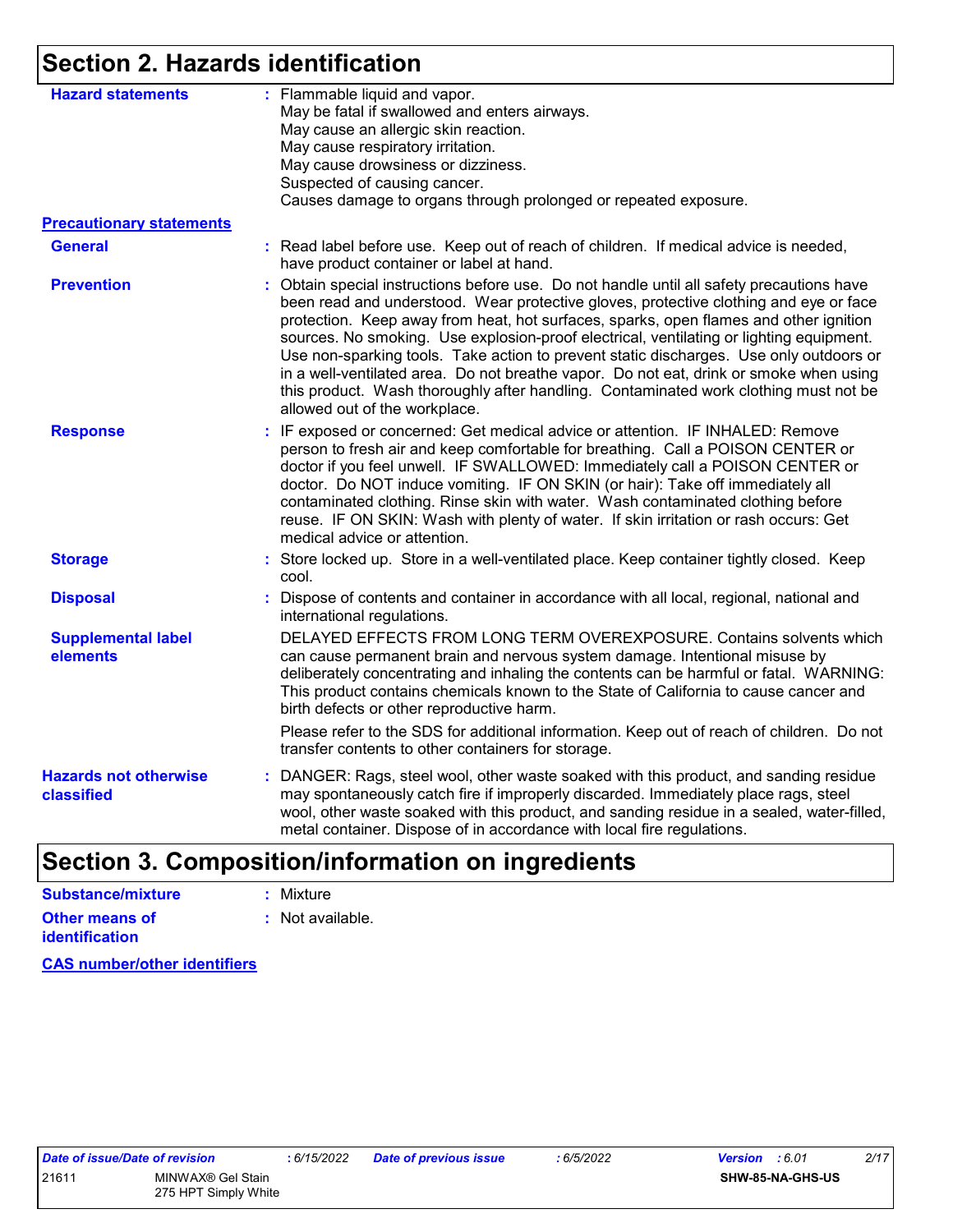### **Section 3. Composition/information on ingredients**

| <b>Ingredient name</b>               | % by weight | <b>CAS number</b> |
|--------------------------------------|-------------|-------------------|
| Med. Aliphatic Hydrocarbon Solvent   | 225 - ≤50   | 64742-88-7        |
| Light Aliphatic Hydrocarbon          | 225 - ≤50   | 64742-47-8        |
| <b>Titanium Dioxide</b>              | ≤10         | 13463-67-7        |
| <b>Fumed Amorphous Silica</b>        | l≤3         | 112945-52-5       |
| Heavy Naphthenic Petroleum Oil       | l≤3         | 64742-52-5        |
| Xylene, mixed isomers                | $\leq 0.3$  | 1330-20-7         |
| Lt. Aliphatic Hydrocarbon Solvent    | $\leq$ 0.3  | 64742-89-8        |
| Hydrotreated Heavy Petroleum Naphtha | $\leq$ 0.3  | 64742-48-9        |
| Methyl Ethyl Ketoxime                | $\leq$ 0.3  | 96-29-7           |

Any concentration shown as a range is to protect confidentiality or is due to batch variation.

**There are no additional ingredients present which, within the current knowledge of the supplier and in the concentrations applicable, are classified and hence require reporting in this section.**

**Occupational exposure limits, if available, are listed in Section 8.**

### **Section 4. First aid measures**

#### **Description of necessary first aid measures**

| <b>Eye contact</b>  | : Immediately flush eyes with plenty of water, occasionally lifting the upper and lower<br>eyelids. Check for and remove any contact lenses. Continue to rinse for at least 10<br>minutes. Get medical attention.                                                                                                                                                                                                                                                                                                                                                                                                                                                                                                                                       |
|---------------------|---------------------------------------------------------------------------------------------------------------------------------------------------------------------------------------------------------------------------------------------------------------------------------------------------------------------------------------------------------------------------------------------------------------------------------------------------------------------------------------------------------------------------------------------------------------------------------------------------------------------------------------------------------------------------------------------------------------------------------------------------------|
| <b>Inhalation</b>   | : Remove victim to fresh air and keep at rest in a position comfortable for breathing. If it<br>is suspected that fumes are still present, the rescuer should wear an appropriate mask<br>or self-contained breathing apparatus. If not breathing, if breathing is irregular or if<br>respiratory arrest occurs, provide artificial respiration or oxygen by trained personnel. It<br>may be dangerous to the person providing aid to give mouth-to-mouth resuscitation.<br>Get medical attention. If necessary, call a poison center or physician. If unconscious,<br>place in recovery position and get medical attention immediately. Maintain an open<br>airway. Loosen tight clothing such as a collar, tie, belt or waistband.                    |
| <b>Skin contact</b> | : Wash with plenty of soap and water. Remove contaminated clothing and shoes. Wash<br>contaminated clothing thoroughly with water before removing it, or wear gloves.<br>Continue to rinse for at least 10 minutes. Get medical attention. In the event of any<br>complaints or symptoms, avoid further exposure. Wash clothing before reuse. Clean<br>shoes thoroughly before reuse.                                                                                                                                                                                                                                                                                                                                                                   |
| <b>Ingestion</b>    | : Get medical attention immediately. Call a poison center or physician. Wash out mouth<br>with water. Remove dentures if any. If material has been swallowed and the exposed<br>person is conscious, give small quantities of water to drink. Stop if the exposed person<br>feels sick as vomiting may be dangerous. Aspiration hazard if swallowed. Can enter<br>lungs and cause damage. Do not induce vomiting. If vomiting occurs, the head should<br>be kept low so that vomit does not enter the lungs. Never give anything by mouth to an<br>unconscious person. If unconscious, place in recovery position and get medical<br>attention immediately. Maintain an open airway. Loosen tight clothing such as a collar,<br>tie, belt or waistband. |

#### **Most important symptoms/effects, acute and delayed**

| <b>Potential acute health effects</b> |                                                                                                                              |
|---------------------------------------|------------------------------------------------------------------------------------------------------------------------------|
| <b>Eye contact</b>                    | : No known significant effects or critical hazards.                                                                          |
| <b>Inhalation</b>                     | : Can cause central nervous system (CNS) depression. May cause drowsiness or<br>dizziness. May cause respiratory irritation. |
| <b>Skin contact</b>                   | : May cause an allergic skin reaction.                                                                                       |
| <b>Ingestion</b>                      | : Can cause central nervous system (CNS) depression. May be fatal if swallowed and<br>enters airways.                        |

#### **Over-exposure signs/symptoms**

| Date of issue/Date of revision |                                           | : 6/15/2022 | <b>Date of previous issue</b> | : 6/5/2022 | <b>Version</b> : 6.01 |                  | 3/17 |
|--------------------------------|-------------------------------------------|-------------|-------------------------------|------------|-----------------------|------------------|------|
| 21611                          | MINWAX® Gel Stain<br>275 HPT Simply White |             |                               |            |                       | SHW-85-NA-GHS-US |      |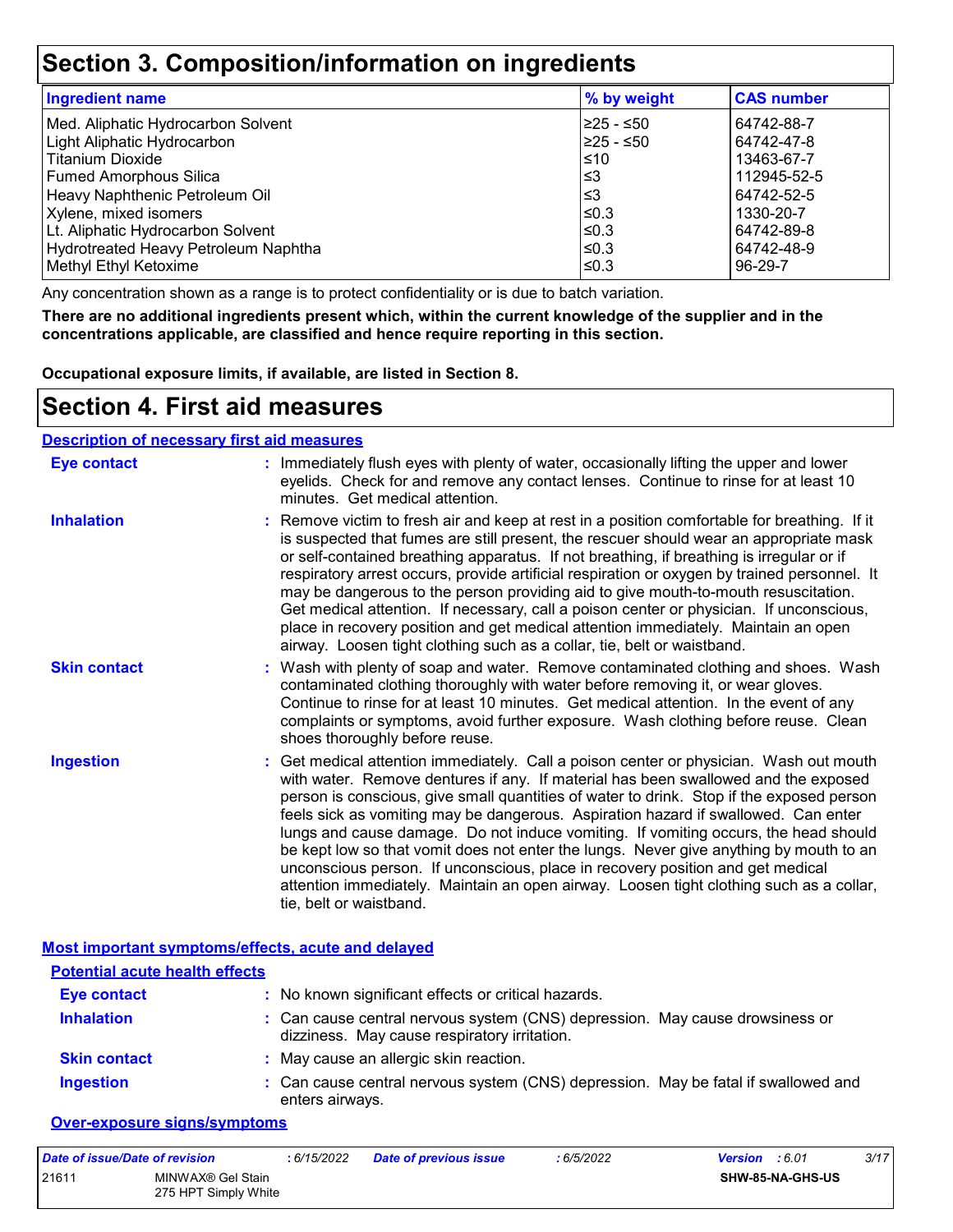# **Section 4. First aid measures**

| <b>Eye contact</b>                | : No specific data.                                                                                                                                                                                                                                                                                                                                                                                             |
|-----------------------------------|-----------------------------------------------------------------------------------------------------------------------------------------------------------------------------------------------------------------------------------------------------------------------------------------------------------------------------------------------------------------------------------------------------------------|
| <b>Inhalation</b>                 | : Adverse symptoms may include the following:<br>respiratory tract irritation<br>coughing<br>nausea or vomiting<br>headache<br>drowsiness/fatigue<br>dizziness/vertigo<br>unconsciousness                                                                                                                                                                                                                       |
| <b>Skin contact</b>               | : Adverse symptoms may include the following:<br>irritation<br>redness                                                                                                                                                                                                                                                                                                                                          |
| <b>Ingestion</b>                  | : Adverse symptoms may include the following:<br>nausea or vomiting                                                                                                                                                                                                                                                                                                                                             |
|                                   | Indication of immediate medical attention and special treatment needed, if necessary                                                                                                                                                                                                                                                                                                                            |
| <b>Notes to physician</b>         | : Treat symptomatically. Contact poison treatment specialist immediately if large<br>quantities have been ingested or inhaled.                                                                                                                                                                                                                                                                                  |
| <b>Specific treatments</b>        | : No specific treatment.                                                                                                                                                                                                                                                                                                                                                                                        |
| <b>Protection of first-aiders</b> | : No action shall be taken involving any personal risk or without suitable training. If it is<br>suspected that fumes are still present, the rescuer should wear an appropriate mask or<br>self-contained breathing apparatus. It may be dangerous to the person providing aid to<br>give mouth-to-mouth resuscitation. Wash contaminated clothing thoroughly with water<br>before removing it, or wear gloves. |

**See toxicological information (Section 11)**

## **Section 5. Fire-fighting measures**

| <b>Extinguishing media</b>                               |                                                                                                                                                                                                                                                                                                                                                                                                                          |
|----------------------------------------------------------|--------------------------------------------------------------------------------------------------------------------------------------------------------------------------------------------------------------------------------------------------------------------------------------------------------------------------------------------------------------------------------------------------------------------------|
| <b>Suitable extinguishing</b><br>media                   | : Use dry chemical, $CO2$ , water spray (fog) or foam.                                                                                                                                                                                                                                                                                                                                                                   |
| <b>Unsuitable extinguishing</b><br>media                 | : Do not use water jet.                                                                                                                                                                                                                                                                                                                                                                                                  |
| <b>Specific hazards arising</b><br>from the chemical     | : Flammable liquid and vapor. Runoff to sewer may create fire or explosion hazard. In a<br>fire or if heated, a pressure increase will occur and the container may burst, with the risk<br>of a subsequent explosion. The vapor/gas is heavier than air and will spread along the<br>ground. Vapors may accumulate in low or confined areas or travel a considerable<br>distance to a source of ignition and flash back. |
| <b>Hazardous thermal</b><br>decomposition products       | : Decomposition products may include the following materials:<br>carbon dioxide<br>carbon monoxide<br>metal oxide/oxides                                                                                                                                                                                                                                                                                                 |
| <b>Special protective actions</b><br>for fire-fighters   | : Promptly isolate the scene by removing all persons from the vicinity of the incident if<br>there is a fire. No action shall be taken involving any personal risk or without suitable<br>training. Move containers from fire area if this can be done without risk. Use water<br>spray to keep fire-exposed containers cool.                                                                                            |
| <b>Special protective</b><br>equipment for fire-fighters | : Fire-fighters should wear appropriate protective equipment and self-contained breathing<br>apparatus (SCBA) with a full face-piece operated in positive pressure mode.                                                                                                                                                                                                                                                 |

| Date of issue/Date of revision |                                           | 6/15/2022 | <b>Date of previous issue</b> | 6/5/2022 | <b>Version</b> : 6.01 |                  | 4/17 |
|--------------------------------|-------------------------------------------|-----------|-------------------------------|----------|-----------------------|------------------|------|
| 2161'                          | MINWAX® Gel Stain<br>275 HPT Simply White |           |                               |          |                       | SHW-85-NA-GHS-US |      |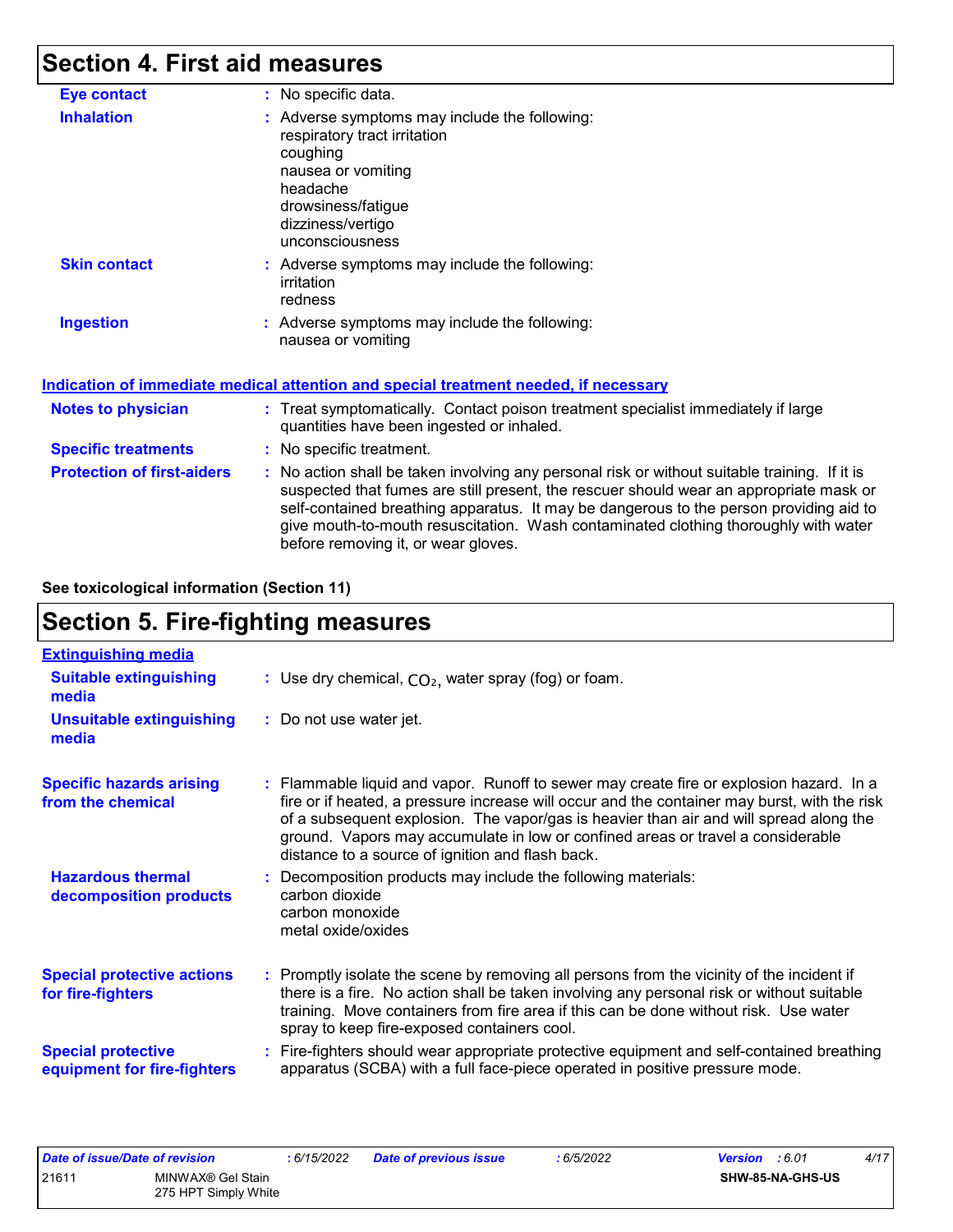# **Section 6. Accidental release measures**

|                                                       | Personal precautions, protective equipment and emergency procedures                                                                                                                                                                                                                                                                                                                                                                                                                                                                                                                                                                                                                                                                                                  |
|-------------------------------------------------------|----------------------------------------------------------------------------------------------------------------------------------------------------------------------------------------------------------------------------------------------------------------------------------------------------------------------------------------------------------------------------------------------------------------------------------------------------------------------------------------------------------------------------------------------------------------------------------------------------------------------------------------------------------------------------------------------------------------------------------------------------------------------|
| For non-emergency<br>personnel                        | : No action shall be taken involving any personal risk or without suitable training.<br>Evacuate surrounding areas. Keep unnecessary and unprotected personnel from<br>entering. Do not touch or walk through spilled material. Shut off all ignition sources.<br>No flares, smoking or flames in hazard area. Avoid breathing vapor or mist. Provide<br>adequate ventilation. Wear appropriate respirator when ventilation is inadequate. Put<br>on appropriate personal protective equipment.                                                                                                                                                                                                                                                                      |
| For emergency responders                              | : If specialized clothing is required to deal with the spillage, take note of any information in<br>Section 8 on suitable and unsuitable materials. See also the information in "For non-<br>emergency personnel".                                                                                                                                                                                                                                                                                                                                                                                                                                                                                                                                                   |
| <b>Environmental precautions</b>                      | : Avoid dispersal of spilled material and runoff and contact with soil, waterways, drains<br>and sewers. Inform the relevant authorities if the product has caused environmental<br>pollution (sewers, waterways, soil or air).                                                                                                                                                                                                                                                                                                                                                                                                                                                                                                                                      |
| Methods and materials for containment and cleaning up |                                                                                                                                                                                                                                                                                                                                                                                                                                                                                                                                                                                                                                                                                                                                                                      |
| <b>Small spill</b>                                    | : Stop leak if without risk. Move containers from spill area. Use spark-proof tools and<br>explosion-proof equipment. Dilute with water and mop up if water-soluble. Alternatively,<br>or if water-insoluble, absorb with an inert dry material and place in an appropriate waste<br>disposal container. Dispose of via a licensed waste disposal contractor.                                                                                                                                                                                                                                                                                                                                                                                                        |
| <b>Large spill</b>                                    | : Stop leak if without risk. Move containers from spill area. Use spark-proof tools and<br>explosion-proof equipment. Approach release from upwind. Prevent entry into sewers,<br>water courses, basements or confined areas. Wash spillages into an effluent treatment<br>plant or proceed as follows. Contain and collect spillage with non-combustible,<br>absorbent material e.g. sand, earth, vermiculite or diatomaceous earth and place in<br>container for disposal according to local regulations (see Section 13). Dispose of via a<br>licensed waste disposal contractor. Contaminated absorbent material may pose the<br>same hazard as the spilled product. Note: see Section 1 for emergency contact<br>information and Section 13 for waste disposal. |

# **Section 7. Handling and storage**

#### **Precautions for safe handling**

| <b>Protective measures</b>                       | : Put on appropriate personal protective equipment (see Section 8). Persons with a<br>history of skin sensitization problems should not be employed in any process in which<br>this product is used. Avoid exposure - obtain special instructions before use. Do not<br>handle until all safety precautions have been read and understood. Do not get in eyes<br>or on skin or clothing. Do not breathe vapor or mist. Do not swallow. Use only with<br>adequate ventilation. Wear appropriate respirator when ventilation is inadequate. Do<br>not enter storage areas and confined spaces unless adequately ventilated. Keep in the<br>original container or an approved alternative made from a compatible material, kept<br>tightly closed when not in use. Store and use away from heat, sparks, open flame or<br>any other ignition source. Use explosion-proof electrical (ventilating, lighting and<br>material handling) equipment. Use only non-sparking tools. Take precautionary<br>measures against electrostatic discharges. Empty containers retain product residue<br>and can be hazardous. Do not reuse container. |
|--------------------------------------------------|-------------------------------------------------------------------------------------------------------------------------------------------------------------------------------------------------------------------------------------------------------------------------------------------------------------------------------------------------------------------------------------------------------------------------------------------------------------------------------------------------------------------------------------------------------------------------------------------------------------------------------------------------------------------------------------------------------------------------------------------------------------------------------------------------------------------------------------------------------------------------------------------------------------------------------------------------------------------------------------------------------------------------------------------------------------------------------------------------------------------------------------|
| <b>Advice on general</b><br>occupational hygiene | : Eating, drinking and smoking should be prohibited in areas where this material is<br>handled, stored and processed. Workers should wash hands and face before eating,<br>drinking and smoking. Remove contaminated clothing and protective equipment before<br>entering eating areas. See also Section 8 for additional information on hygiene                                                                                                                                                                                                                                                                                                                                                                                                                                                                                                                                                                                                                                                                                                                                                                                    |

| Date of issue/Date of revision |                                           | : 6/15/2022 | Date of previous issue | : 6/5/2022 | <b>Version</b> : 6.01   | 5/17 |
|--------------------------------|-------------------------------------------|-------------|------------------------|------------|-------------------------|------|
| 21611                          | MINWAX® Gel Stain<br>275 HPT Simply White |             |                        |            | <b>SHW-85-NA-GHS-US</b> |      |

measures.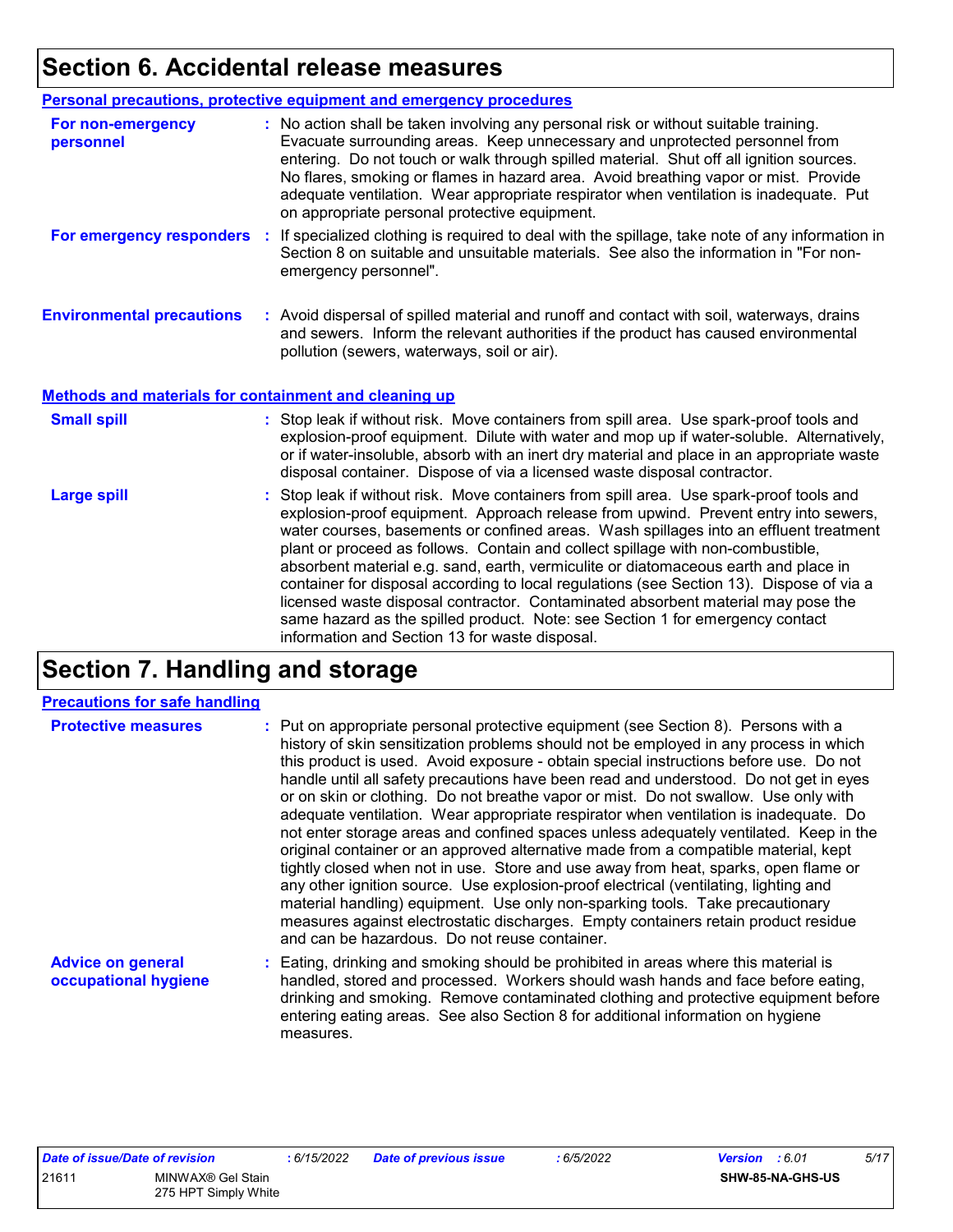### **Section 7. Handling and storage**

| <b>Conditions for safe storage,</b>       | : Store in accordance with local regulations. Store in a segregated and approved area.                                                                                                                                                                                                                                                                                                                                             |
|-------------------------------------------|------------------------------------------------------------------------------------------------------------------------------------------------------------------------------------------------------------------------------------------------------------------------------------------------------------------------------------------------------------------------------------------------------------------------------------|
| including any<br><i>incompatibilities</i> | Store in original container protected from direct sunlight in a dry, cool and well-ventilated<br>area, away from incompatible materials (see Section 10) and food and drink. Store                                                                                                                                                                                                                                                 |
|                                           | locked up. Eliminate all ignition sources. Separate from oxidizing materials. Keep<br>container tightly closed and sealed until ready for use. Containers that have been<br>opened must be carefully resealed and kept upright to prevent leakage. Do not store in<br>unlabeled containers. Use appropriate containment to avoid environmental<br>contamination. See Section 10 for incompatible materials before handling or use. |

### **Section 8. Exposure controls/personal protection**

#### **Control parameters**

**Occupational exposure limits (OSHA United States)**

| <b>Ingredient name</b>                                                                             | CAS#                                | <b>Exposure limits</b>                                                                                                                                                                                                                                                                                                    |
|----------------------------------------------------------------------------------------------------|-------------------------------------|---------------------------------------------------------------------------------------------------------------------------------------------------------------------------------------------------------------------------------------------------------------------------------------------------------------------------|
| Med. Aliphatic Hydrocarbon Solvent                                                                 | 64742-88-7                          | OSHA PEL (United States, 5/2018).<br>TWA: 100 ppm 8 hours.<br>TWA: $400 \text{ mg/m}^3$ 8 hours.                                                                                                                                                                                                                          |
| Light Aliphatic Hydrocarbon                                                                        | 64742-47-8                          | ACGIH TLV (United States, 1/2021).<br>Absorbed through skin.<br>TWA: 200 mg/m <sup>3</sup> , (as total hydrocarbon<br>vapor) 8 hours.                                                                                                                                                                                     |
| <b>Titanium Dioxide</b>                                                                            | 13463-67-7                          | ACGIH TLV (United States, 1/2021).<br>TWA: 10 mg/m <sup>3</sup> 8 hours.<br>OSHA PEL (United States, 5/2018).<br>TWA: 15 mg/m <sup>3</sup> 8 hours. Form: Total dust                                                                                                                                                      |
| <b>Fumed Amorphous Silica</b>                                                                      | 112945-52-5                         | NIOSH REL (United States, 10/2020).<br>TWA: 6 mg/m <sup>3</sup> 10 hours.                                                                                                                                                                                                                                                 |
| Heavy Naphthenic Petroleum Oil                                                                     | 64742-52-5                          | ACGIH TLV (United States, 1/2021).<br>TWA: 5 mg/m <sup>3</sup> 8 hours. Form: Inhalable<br>fraction<br>OSHA PEL (United States, 5/2018).<br>TWA: $5 \text{ mg/m}^3$ 8 hours.<br>NIOSH REL (United States, 10/2020).<br>TWA: 5 mg/m <sup>3</sup> 10 hours. Form: Mist<br>STEL: 10 mg/m <sup>3</sup> 15 minutes. Form: Mist |
| Xylene, mixed isomers                                                                              | 1330-20-7                           | ACGIH TLV (United States, 1/2021).<br>TWA: 100 ppm 8 hours.<br>TWA: 434 mg/m <sup>3</sup> 8 hours.<br>STEL: 150 ppm 15 minutes.<br>STEL: 651 mg/m <sup>3</sup> 15 minutes.<br>OSHA PEL (United States, 5/2018).<br>TWA: 100 ppm 8 hours.<br>TWA: $435 \text{ mg/m}^3$ 8 hours.                                            |
| Lt. Aliphatic Hydrocarbon Solvent<br>Hydrotreated Heavy Petroleum Naphtha<br>Methyl Ethyl Ketoxime | 64742-89-8<br>64742-48-9<br>96-29-7 | None.<br>None.<br>OARS WEEL (United States, 1/2021). Skin<br>sensitizer.<br>TWA: 10 ppm 8 hours.                                                                                                                                                                                                                          |

**Occupational exposure limits (Canada)**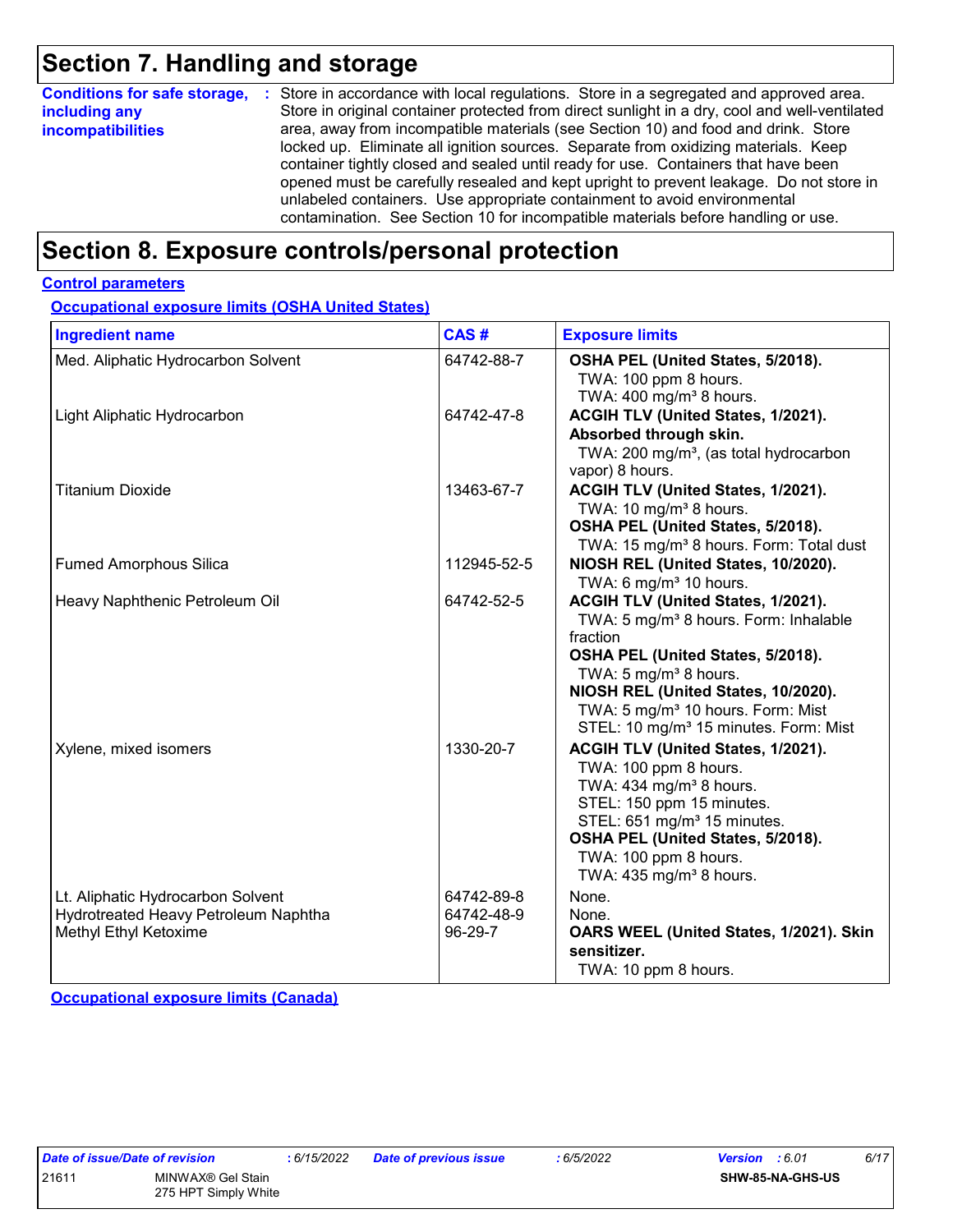# **Section 8. Exposure controls/personal protection**

| <b>Ingredient name</b>                              | CAS#       | <b>Exposure limits</b>                                                                                                                                                                                                                                                                                                                                                                                                                                                                                                                                                                                                                                                                                                             |
|-----------------------------------------------------|------------|------------------------------------------------------------------------------------------------------------------------------------------------------------------------------------------------------------------------------------------------------------------------------------------------------------------------------------------------------------------------------------------------------------------------------------------------------------------------------------------------------------------------------------------------------------------------------------------------------------------------------------------------------------------------------------------------------------------------------------|
| Medium aliphatic solvent naphtha (petroleum) C9-C12 | 64742-88-7 | CA Ontario Provincial (Canada, 6/2019).<br>TWA: $525$ mg/m <sup>3</sup> 8 hours.                                                                                                                                                                                                                                                                                                                                                                                                                                                                                                                                                                                                                                                   |
| Petroleum refining, hydrotreated light distillate   | 64742-47-8 | <b>CA British Columbia Provincial (Canada,</b><br>6/2021). Absorbed through skin.<br>TWA: 200 mg/m <sup>3</sup> , (as total hydrocarbon<br>vapour) 8 hours.<br>CA Alberta Provincial (Canada, 6/2018).<br>Absorbed through skin.<br>8 hrs OEL: 200 mg/m <sup>3</sup> , (as total hydrocarbon<br>vapour) 8 hours.<br>CA Ontario Provincial (Canada, 6/2019).<br>Absorbed through skin.<br>TWA: 200 mg/m <sup>3</sup> , (as total hydrocarbon<br>vapour) 8 hours.                                                                                                                                                                                                                                                                    |
| Titanium dioxide                                    | 13463-67-7 | <b>CA British Columbia Provincial (Canada,</b><br>$6/2021$ ).<br>TWA: 10 mg/m <sup>3</sup> 8 hours. Form: Total dust<br>TWA: 3 mg/m <sup>3</sup> 8 hours. Form: respirable<br>fraction<br>CA Quebec Provincial (Canada, 6/2021).<br>TWAEV: 10 mg/m <sup>3</sup> 8 hours. Form: Total dust.<br>CA Alberta Provincial (Canada, 6/2018).<br>8 hrs OEL: 10 mg/m <sup>3</sup> 8 hours.<br>CA Ontario Provincial (Canada, 6/2019).<br>TWA: 10 mg/m <sup>3</sup> 8 hours.<br><b>CA Saskatchewan Provincial (Canada,</b><br>7/2013).<br>STEL: 20 mg/m <sup>3</sup> 15 minutes.<br>TWA: 10 mg/m <sup>3</sup> 8 hours.                                                                                                                       |
| Xylene                                              | 1330-20-7  | CA Alberta Provincial (Canada, 6/2018).<br>8 hrs OEL: 100 ppm 8 hours.<br>15 min OEL: 651 mg/m <sup>3</sup> 15 minutes.<br>15 min OEL: 150 ppm 15 minutes.<br>8 hrs OEL: 434 mg/m <sup>3</sup> 8 hours.<br><b>CA British Columbia Provincial (Canada,</b><br>6/2021).<br>TWA: 100 ppm 8 hours.<br>STEL: 150 ppm 15 minutes.<br>CA Quebec Provincial (Canada, 6/2021).<br>TWAEV: 100 ppm 8 hours.<br>TWAEV: 434 mg/m <sup>3</sup> 8 hours.<br>STEV: 150 ppm 15 minutes.<br>STEV: 651 mg/m <sup>3</sup> 15 minutes.<br>CA Ontario Provincial (Canada, 6/2019).<br>STEL: 150 ppm 15 minutes.<br>TWA: 100 ppm 8 hours.<br><b>CA Saskatchewan Provincial (Canada,</b><br>7/2013).<br>STEL: 150 ppm 15 minutes.<br>TWA: 100 ppm 8 hours. |
| Methyl Ethyl Ketoxime                               | 96-29-7    | OARS WEEL (United States, 1/2021). Skin<br>sensitizer.<br>TWA: 10 ppm 8 hours.                                                                                                                                                                                                                                                                                                                                                                                                                                                                                                                                                                                                                                                     |

**Occupational exposure limits (Mexico)**

| Date of issue/Date of revision |                                           | : 6/15/2022 | <b>Date of previous issue</b> | : 6/5/2022 | <b>Version</b> : 6.01 |                         | 7/17 |
|--------------------------------|-------------------------------------------|-------------|-------------------------------|------------|-----------------------|-------------------------|------|
| 21611                          | MINWAX® Gel Stain<br>275 HPT Simply White |             |                               |            |                       | <b>SHW-85-NA-GHS-US</b> |      |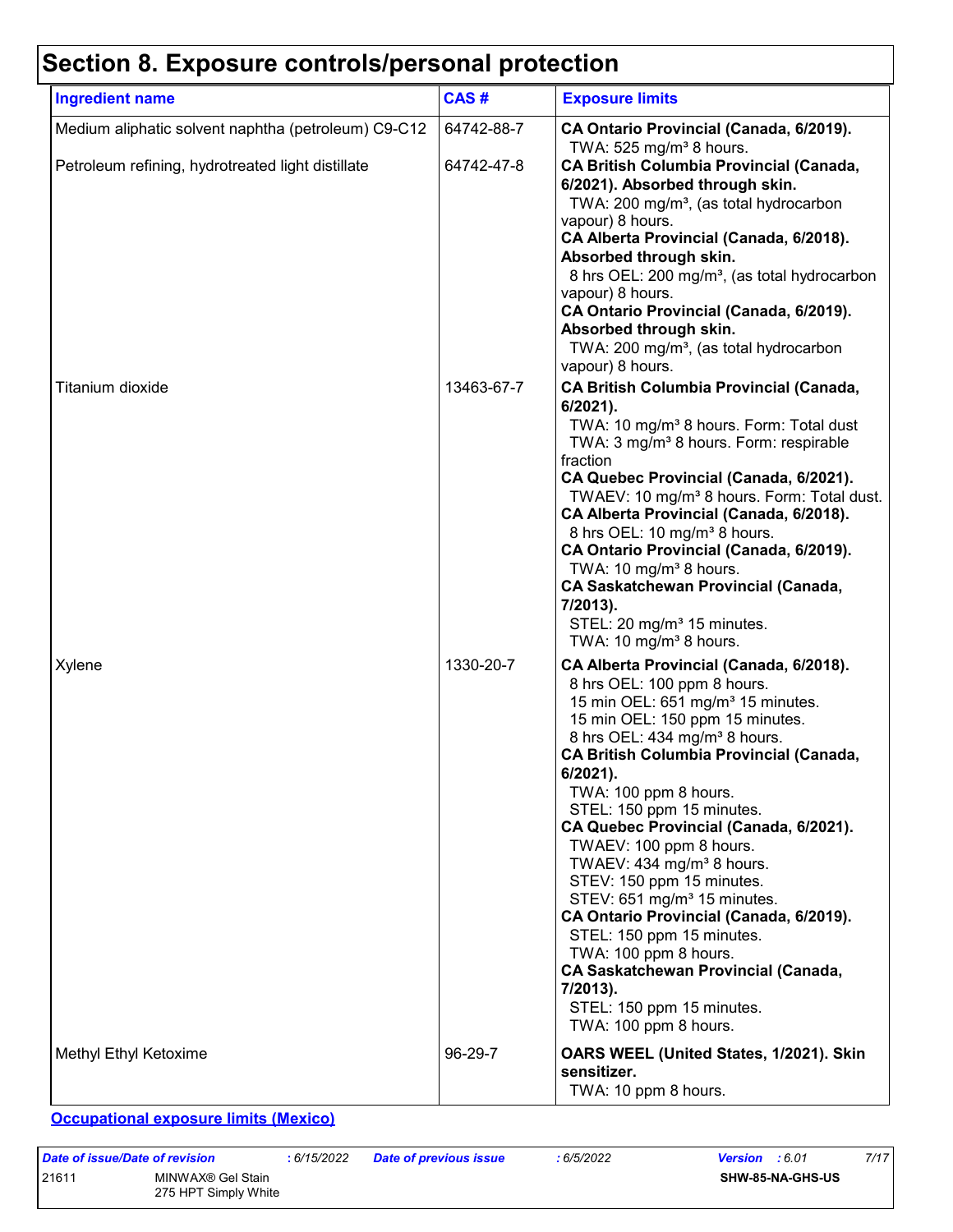# **Section 8. Exposure controls/personal protection**

|                             | CAS#       | <b>Exposure limits</b>                                                                                                                       |
|-----------------------------|------------|----------------------------------------------------------------------------------------------------------------------------------------------|
| Light Aliphatic Hydrocarbon | 64742-47-8 | <b>ACGIH TLV (United States, 1/2021).</b><br>Absorbed through skin.<br>TWA: 200 mg/m <sup>3</sup> , (as total hydrocarbon<br>vapor) 8 hours. |

| <b>Appropriate engineering</b><br><b>controls</b> | : Use only with adequate ventilation. Use process enclosures, local exhaust ventilation or<br>other engineering controls to keep worker exposure to airborne contaminants below any<br>recommended or statutory limits. The engineering controls also need to keep gas,<br>vapor or dust concentrations below any lower explosive limits. Use explosion-proof<br>ventilation equipment.                                                                                                                                                                                                                                |
|---------------------------------------------------|------------------------------------------------------------------------------------------------------------------------------------------------------------------------------------------------------------------------------------------------------------------------------------------------------------------------------------------------------------------------------------------------------------------------------------------------------------------------------------------------------------------------------------------------------------------------------------------------------------------------|
| <b>Environmental exposure</b><br><b>controls</b>  | Emissions from ventilation or work process equipment should be checked to ensure<br>they comply with the requirements of environmental protection legislation. In some<br>cases, fume scrubbers, filters or engineering modifications to the process equipment<br>will be necessary to reduce emissions to acceptable levels.                                                                                                                                                                                                                                                                                          |
| <b>Individual protection measures</b>             |                                                                                                                                                                                                                                                                                                                                                                                                                                                                                                                                                                                                                        |
| <b>Hygiene measures</b>                           | : Wash hands, forearms and face thoroughly after handling chemical products, before<br>eating, smoking and using the lavatory and at the end of the working period.<br>Appropriate techniques should be used to remove potentially contaminated clothing.<br>Contaminated work clothing should not be allowed out of the workplace. Wash<br>contaminated clothing before reusing. Ensure that eyewash stations and safety<br>showers are close to the workstation location.                                                                                                                                            |
| <b>Eye/face protection</b>                        | : Safety eyewear complying with an approved standard should be used when a risk<br>assessment indicates this is necessary to avoid exposure to liquid splashes, mists,<br>gases or dusts. If contact is possible, the following protection should be worn, unless<br>the assessment indicates a higher degree of protection: safety glasses with side-<br>shields.                                                                                                                                                                                                                                                     |
| <b>Skin protection</b>                            |                                                                                                                                                                                                                                                                                                                                                                                                                                                                                                                                                                                                                        |
| <b>Hand protection</b>                            | : Chemical-resistant, impervious gloves complying with an approved standard should be<br>worn at all times when handling chemical products if a risk assessment indicates this is<br>necessary. Considering the parameters specified by the glove manufacturer, check<br>during use that the gloves are still retaining their protective properties. It should be<br>noted that the time to breakthrough for any glove material may be different for different<br>glove manufacturers. In the case of mixtures, consisting of several substances, the<br>protection time of the gloves cannot be accurately estimated. |
| <b>Body protection</b>                            | : Personal protective equipment for the body should be selected based on the task being<br>performed and the risks involved and should be approved by a specialist before<br>handling this product. When there is a risk of ignition from static electricity, wear anti-<br>static protective clothing. For the greatest protection from static discharges, clothing<br>should include anti-static overalls, boots and gloves.                                                                                                                                                                                         |
| <b>Other skin protection</b>                      | : Appropriate footwear and any additional skin protection measures should be selected<br>based on the task being performed and the risks involved and should be approved by a<br>specialist before handling this product.                                                                                                                                                                                                                                                                                                                                                                                              |
| <b>Respiratory protection</b>                     | : Based on the hazard and potential for exposure, select a respirator that meets the<br>appropriate standard or certification. Respirators must be used according to a<br>respiratory protection program to ensure proper fitting, training, and other important<br>aspects of use.                                                                                                                                                                                                                                                                                                                                    |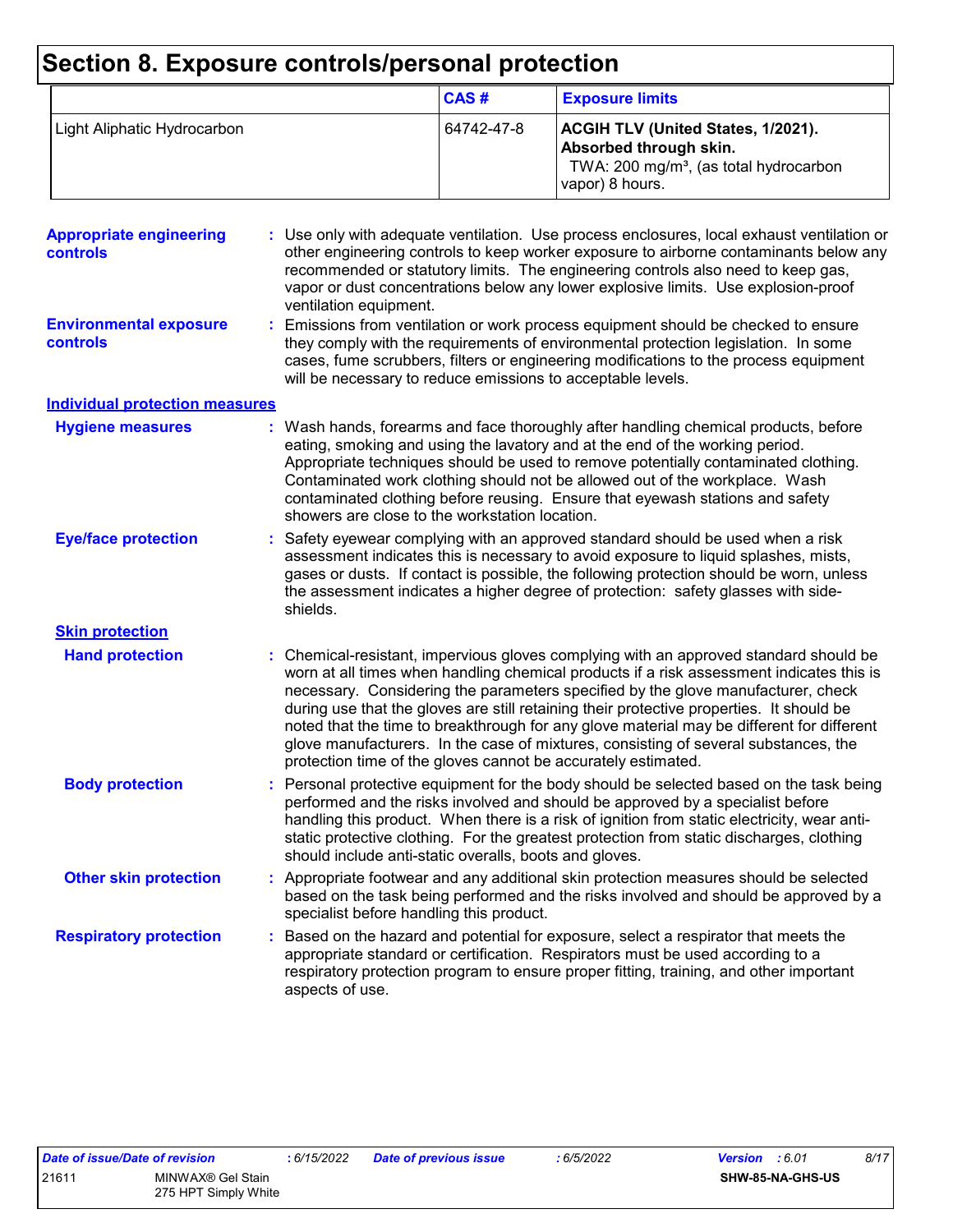## **Section 9. Physical and chemical properties**

The conditions of measurement of all properties are at standard temperature and pressure unless otherwise indicated.

| <b>Appearance</b>                                                 |                                                                |
|-------------------------------------------------------------------|----------------------------------------------------------------|
| <b>Physical state</b>                                             | $:$ Liquid.                                                    |
| <b>Color</b>                                                      | : Not available.                                               |
| Odor                                                              | : Not available.                                               |
| <b>Odor threshold</b>                                             | : Not available.                                               |
| рH                                                                | Not applicable.                                                |
| <b>Melting point/freezing point</b>                               | : Not available.                                               |
| <b>Boiling point, initial boiling</b><br>point, and boiling range | : $148^{\circ}$ C (298.4 $^{\circ}$ F)                         |
| <b>Flash point</b>                                                | : Closed cup: 39°C (102.2°F) [Pensky-Martens Closed Cup]       |
| <b>Evaporation rate</b>                                           | $: 0.13$ (butyl acetate = 1)                                   |
| <b>Flammability</b>                                               | : Not available.                                               |
| Lower and upper explosion<br>limit/flammability limit             | $:$ Lower: $1\%$<br>Upper: 6%                                  |
| <b>Vapor pressure</b>                                             | : $0.17$ kPa (1.27 mm Hg)                                      |
| <b>Relative vapor density</b>                                     | : $5$ [Air = 1]                                                |
| <b>Relative density</b>                                           | : 0.92                                                         |
| <b>Solubility</b>                                                 | : Not available.                                               |
| <b>Partition coefficient: n-</b><br>octanol/water                 | : Not applicable.                                              |
| <b>Auto-ignition temperature</b>                                  | : Not available.                                               |
| <b>Decomposition temperature</b>                                  | : Not available.                                               |
| <b>Viscosity</b>                                                  | Kinematic (40°C (104°F)): <20.5 mm <sup>2</sup> /s (<20.5 cSt) |
| <b>Molecular weight</b>                                           | Not applicable.                                                |
| <b>Aerosol product</b>                                            |                                                                |
| <b>Heat of combustion</b>                                         | : $23.685$ kJ/g                                                |

# **Section 10. Stability and reactivity**

| <b>Reactivity</b>                                   | : No specific test data related to reactivity available for this product or its ingredients.                                                                                                                                               |
|-----------------------------------------------------|--------------------------------------------------------------------------------------------------------------------------------------------------------------------------------------------------------------------------------------------|
| <b>Chemical stability</b>                           | : The product is stable.                                                                                                                                                                                                                   |
| <b>Possibility of hazardous</b><br><b>reactions</b> | : Under normal conditions of storage and use, hazardous reactions will not occur.                                                                                                                                                          |
| <b>Conditions to avoid</b>                          | : Avoid all possible sources of ignition (spark or flame). Do not pressurize, cut, weld,<br>braze, solder, drill, grind or expose containers to heat or sources of ignition. Do not<br>allow vapor to accumulate in low or confined areas. |
| <b>Incompatible materials</b>                       | : Reactive or incompatible with the following materials:<br>oxidizing materials                                                                                                                                                            |
| <b>Hazardous decomposition</b><br>products          | : Under normal conditions of storage and use, hazardous decomposition products should<br>not be produced.                                                                                                                                  |

| Date of issue/Date of revision                     |  | : 6/15/2022 | <b>Date of previous issue</b> | 6/5/2022         | 9/17<br><b>Version</b> : 6.01 |
|----------------------------------------------------|--|-------------|-------------------------------|------------------|-------------------------------|
| 21611<br>MINWAX® Gel Stain<br>275 HPT Simply White |  |             |                               | SHW-85-NA-GHS-US |                               |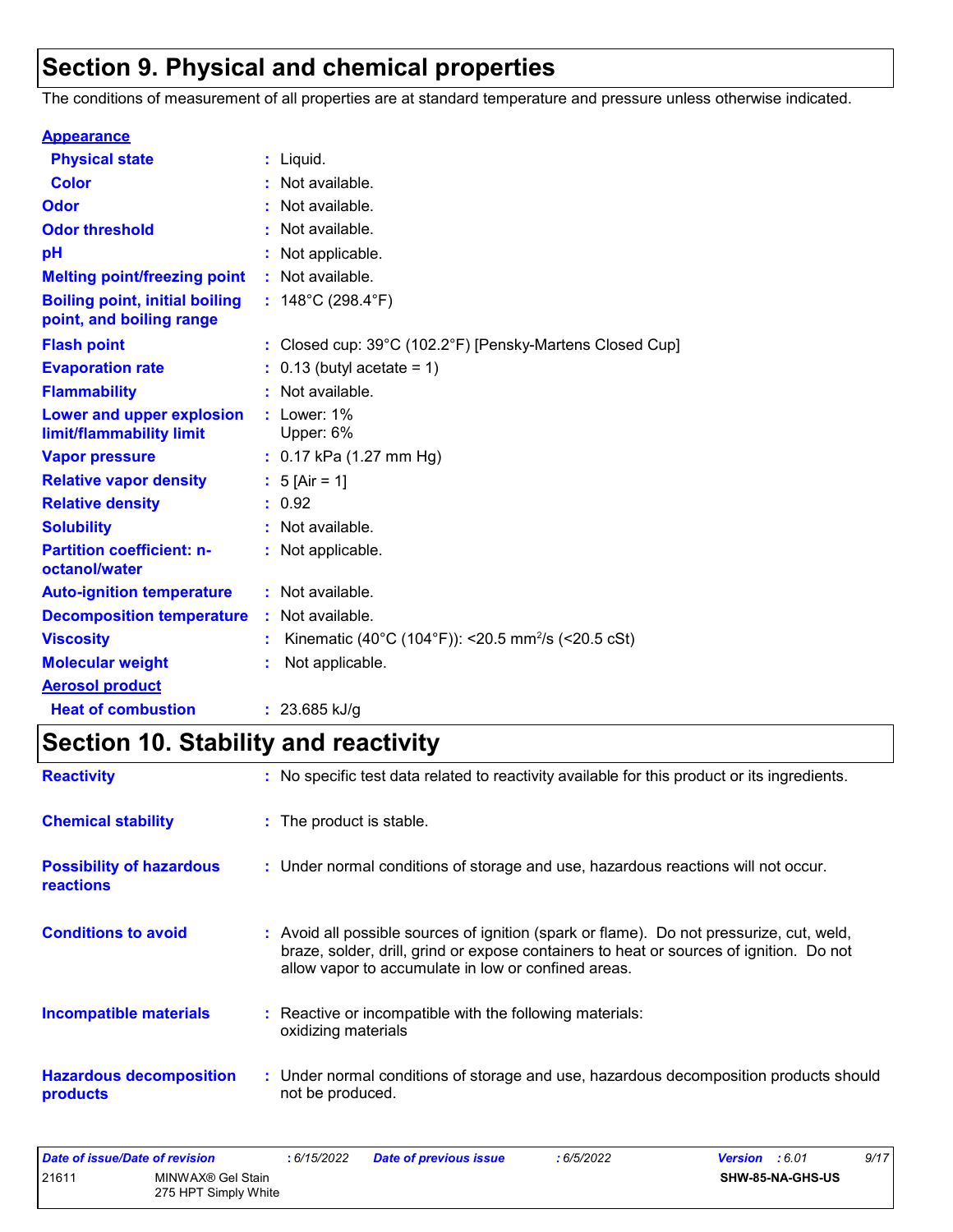## **Section 11. Toxicological information**

#### **Information on toxicological effects**

#### **Acute toxicity**

| <b>Product/ingredient name</b>          | <b>Result</b>                | <b>Species</b> | <b>Dose</b>            | <b>Exposure</b> |
|-----------------------------------------|------------------------------|----------------|------------------------|-----------------|
| <b>Fumed Amorphous Silica</b>           | LD50 Oral                    | Rat            | 3160 mg/kg             |                 |
| Heavy Naphthenic Petroleum<br>Oil       | LD50 Oral                    | Rat            | >5000 mg/kg            |                 |
| Xylene, mixed isomers                   | LC50 Inhalation Gas.         | Rat            | 6700 ppm               | 4 hours         |
|                                         | LD50 Oral                    | Rat            | 4300 mg/kg             |                 |
| Hydrotreated Heavy<br>Petroleum Naphtha | <b>LC50 Inhalation Vapor</b> | Rat            | 8500 mg/m <sup>3</sup> | 4 hours         |
|                                         | LD50 Oral                    | Rat            | $>6$ g/kg              |                 |
| Methyl Ethyl Ketoxime                   | LD50 Oral                    | Rat            | $930$ mg/kg            |                 |

#### **Irritation/Corrosion**

| <b>Product/ingredient name</b>      | <b>Result</b>                 | <b>Species</b> | <b>Score</b> | <b>Exposure</b>          | <b>Observation</b>       |
|-------------------------------------|-------------------------------|----------------|--------------|--------------------------|--------------------------|
| <b>Titanium Dioxide</b>             | Skin - Mild irritant          | Human          |              | 72 hours 300             |                          |
| Heavy Naphthenic Petroleum<br>l Oil | <b>Skin - Severe irritant</b> | Rabbit         |              | ug l<br>$500 \text{ mg}$ | $\overline{\phantom{0}}$ |
| Xylene, mixed isomers               | Eyes - Mild irritant          | Rabbit         |              | 187 mg                   |                          |
|                                     | Eyes - Severe irritant        | Rabbit         |              | 24 hours 5               | $\overline{\phantom{0}}$ |
|                                     |                               |                |              | mg                       |                          |
|                                     | Skin - Mild irritant          | Rat            |              | 8 hours 60 uL            |                          |
|                                     | Skin - Moderate irritant      | Rabbit         |              | 24 hours 500             |                          |
|                                     |                               |                |              | mg                       |                          |
|                                     | Skin - Moderate irritant      | Rabbit         |              | $100\%$                  | $\overline{\phantom{0}}$ |
| Methyl Ethyl Ketoxime               | Eyes - Severe irritant        | Rabbit         |              | 100 uL                   | $\overline{\phantom{0}}$ |

#### **Sensitization**

Not available.

#### **Mutagenicity**

Not available.

#### **Carcinogenicity**

Not available.

#### **Classification**

| <b>Product/ingredient name</b> | <b>OSHA</b> | <b>IARC</b> | <b>NTP</b> |
|--------------------------------|-------------|-------------|------------|
| Titanium Dioxide               |             | 2B          |            |
| <b>Fumed Amorphous Silica</b>  |             | -3          |            |
| Xylene, mixed isomers          |             | г.          |            |

#### **Reproductive toxicity**

Not available.

#### **Teratogenicity**

Not available.

**Specific target organ toxicity (single exposure)**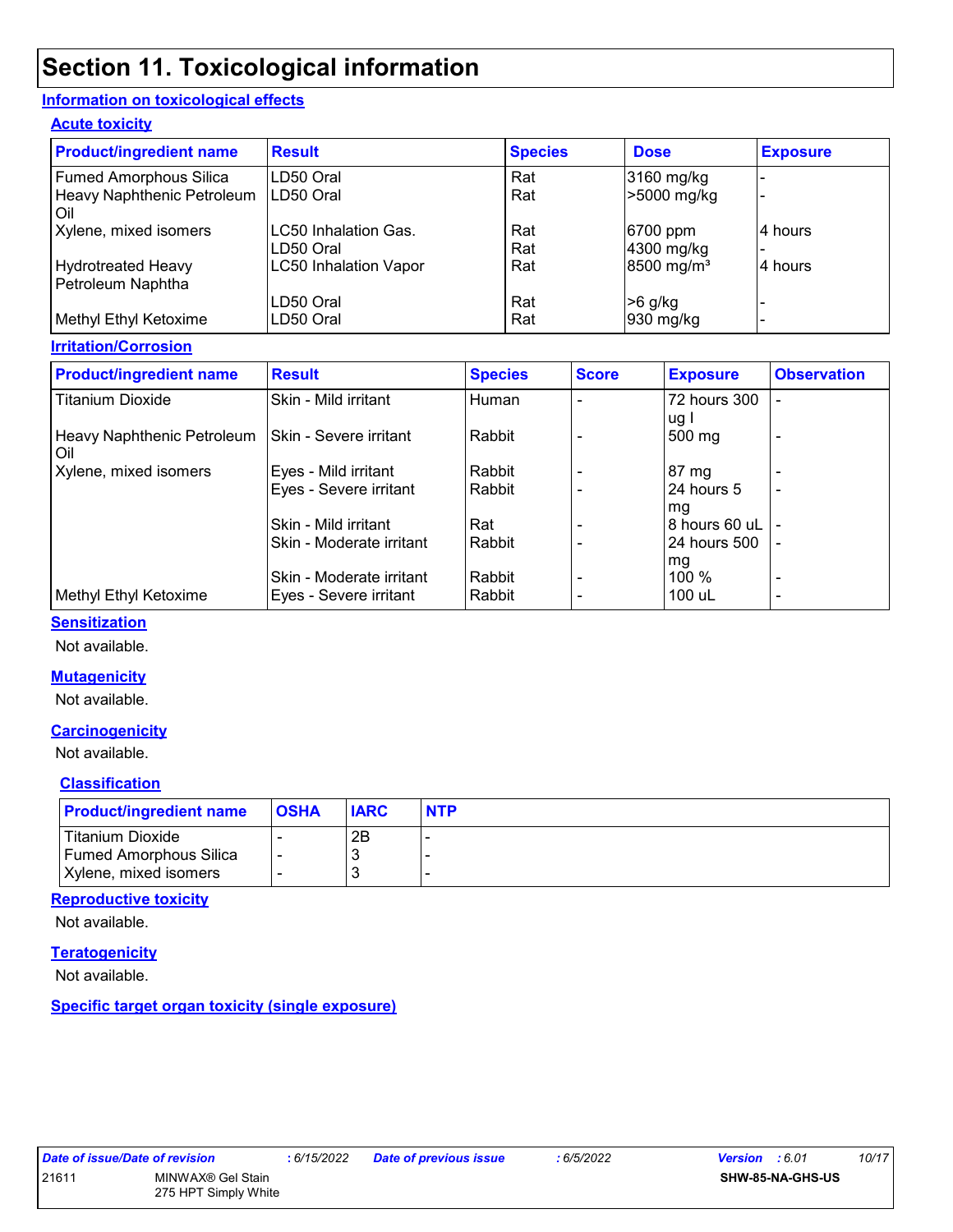# **Section 11. Toxicological information**

| <b>Name</b>                          | <b>Category</b> | <b>Route of</b><br>exposure | <b>Target organs</b>                   |
|--------------------------------------|-----------------|-----------------------------|----------------------------------------|
| Med. Aliphatic Hydrocarbon Solvent   | Category 3      |                             | Respiratory tract<br><b>irritation</b> |
|                                      | Category 3      |                             | Narcotic effects                       |
| Light Aliphatic Hydrocarbon          | Category 3      |                             | Respiratory tract<br><b>irritation</b> |
|                                      | Category 3      |                             | Narcotic effects                       |
| Xylene, mixed isomers                | Category 3      |                             | Respiratory tract<br>l irritation.     |
| Lt. Aliphatic Hydrocarbon Solvent    | Category 3      |                             | Respiratory tract<br>lirritation       |
|                                      | Category 3      |                             | Narcotic effects                       |
| Hydrotreated Heavy Petroleum Naphtha | Category 3      |                             | Respiratory tract<br><b>irritation</b> |
|                                      | Category 3      |                             | Narcotic effects                       |
| Methyl Ethyl Ketoxime                | Category 1      |                             | upper respiratory<br>tract             |
|                                      | Category 3      |                             | Narcotic effects                       |

#### **Specific target organ toxicity (repeated exposure)**

| <b>Name</b>                          | <b>Category</b> | <b>Route of</b><br>exposure | <b>Target organs</b> |
|--------------------------------------|-----------------|-----------------------------|----------------------|
| Med. Aliphatic Hydrocarbon Solvent   | Category 1      |                             |                      |
| Light Aliphatic Hydrocarbon          | Category 2      |                             |                      |
| Xylene, mixed isomers                | Category 2      |                             |                      |
| Lt. Aliphatic Hydrocarbon Solvent    | Category 2      |                             |                      |
| Hydrotreated Heavy Petroleum Naphtha | Category 2      |                             |                      |
| Methyl Ethyl Ketoxime                | Category 2      |                             | blood system         |

#### **Aspiration hazard**

| <b>Name</b>                          | <b>Result</b>                         |
|--------------------------------------|---------------------------------------|
| Med. Aliphatic Hydrocarbon Solvent   | <b>ASPIRATION HAZARD - Category 1</b> |
| Light Aliphatic Hydrocarbon          | <b>ASPIRATION HAZARD - Category 1</b> |
| Xylene, mixed isomers                | <b>ASPIRATION HAZARD - Category 1</b> |
| Lt. Aliphatic Hydrocarbon Solvent    | <b>ASPIRATION HAZARD - Category 1</b> |
| Hydrotreated Heavy Petroleum Naphtha | <b>ASPIRATION HAZARD - Category 1</b> |

#### **Information on the likely :** Not available.

#### **routes of exposure**

| <b>Potential acute health effects</b> |                                                                                                                              |
|---------------------------------------|------------------------------------------------------------------------------------------------------------------------------|
| <b>Eye contact</b>                    | : No known significant effects or critical hazards.                                                                          |
| <b>Inhalation</b>                     | : Can cause central nervous system (CNS) depression. May cause drowsiness or<br>dizziness. May cause respiratory irritation. |
| <b>Skin contact</b>                   | : May cause an allergic skin reaction.                                                                                       |
| <b>Ingestion</b>                      | : Can cause central nervous system (CNS) depression. May be fatal if swallowed and<br>enters airways.                        |

#### **Symptoms related to the physical, chemical and toxicological characteristics**

**Eye contact :** No specific data.

*Date of issue/Date of revision* **:** *6/15/2022 Date of previous issue : 6/5/2022 Version : 6.01 11/17* 21611 MINWAX® Gel Stain 275 HPT Simply White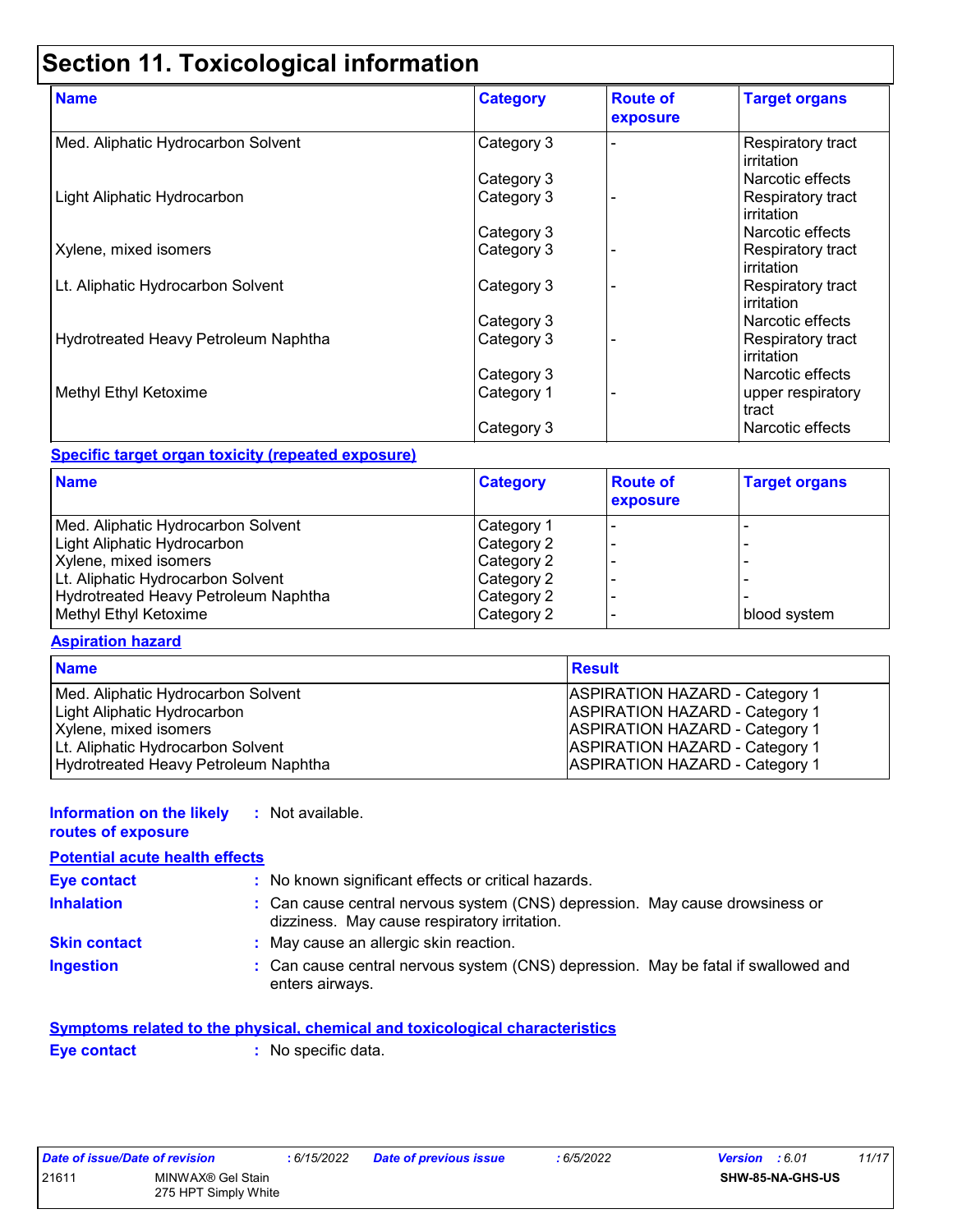# **Section 11. Toxicological information**

| <b>Inhalation</b>                       | : Adverse symptoms may include the following:<br>respiratory tract irritation<br>coughing<br>nausea or vomiting<br>headache<br>drowsiness/fatigue<br>dizziness/vertigo<br>unconsciousness |
|-----------------------------------------|-------------------------------------------------------------------------------------------------------------------------------------------------------------------------------------------|
| <b>Skin contact</b>                     | : Adverse symptoms may include the following:<br>irritation<br>redness                                                                                                                    |
| <b>Ingestion</b>                        | : Adverse symptoms may include the following:<br>nausea or vomiting                                                                                                                       |
|                                         | Delayed and immediate effects and also chronic effects from short and long term exposure                                                                                                  |
| <b>Short term exposure</b>              |                                                                                                                                                                                           |
| <b>Potential immediate</b><br>effects   | : Not available.                                                                                                                                                                          |
| <b>Potential delayed effects</b>        | : Not available.                                                                                                                                                                          |
| <b>Long term exposure</b>               |                                                                                                                                                                                           |
| <b>Potential immediate</b><br>effects   | : Not available.                                                                                                                                                                          |
| <b>Potential delayed effects</b>        | : Not available.                                                                                                                                                                          |
| <b>Potential chronic health effects</b> |                                                                                                                                                                                           |
| Not available.                          |                                                                                                                                                                                           |
| <b>General</b>                          | : Causes damage to organs through prolonged or repeated exposure. Once sensitized, a<br>severe allergic reaction may occur when subsequently exposed to very low levels.                  |
| <b>Carcinogenicity</b>                  | : Suspected of causing cancer. Risk of cancer depends on duration and level of<br>exposure.                                                                                               |
| <b>Mutagenicity</b>                     | : No known significant effects or critical hazards.                                                                                                                                       |
| <b>Teratogenicity</b>                   | : No known significant effects or critical hazards.                                                                                                                                       |
| <b>Developmental effects</b>            | : No known significant effects or critical hazards.                                                                                                                                       |
| <b>Fertility effects</b>                | : No known significant effects or critical hazards.                                                                                                                                       |
|                                         |                                                                                                                                                                                           |

| <b>Numerical measures of toxicity</b> |  |
|---------------------------------------|--|
| <b>Acute toxicity estimates</b>       |  |
| Not available.                        |  |

# **Section 12. Ecological information**

**Toxicity**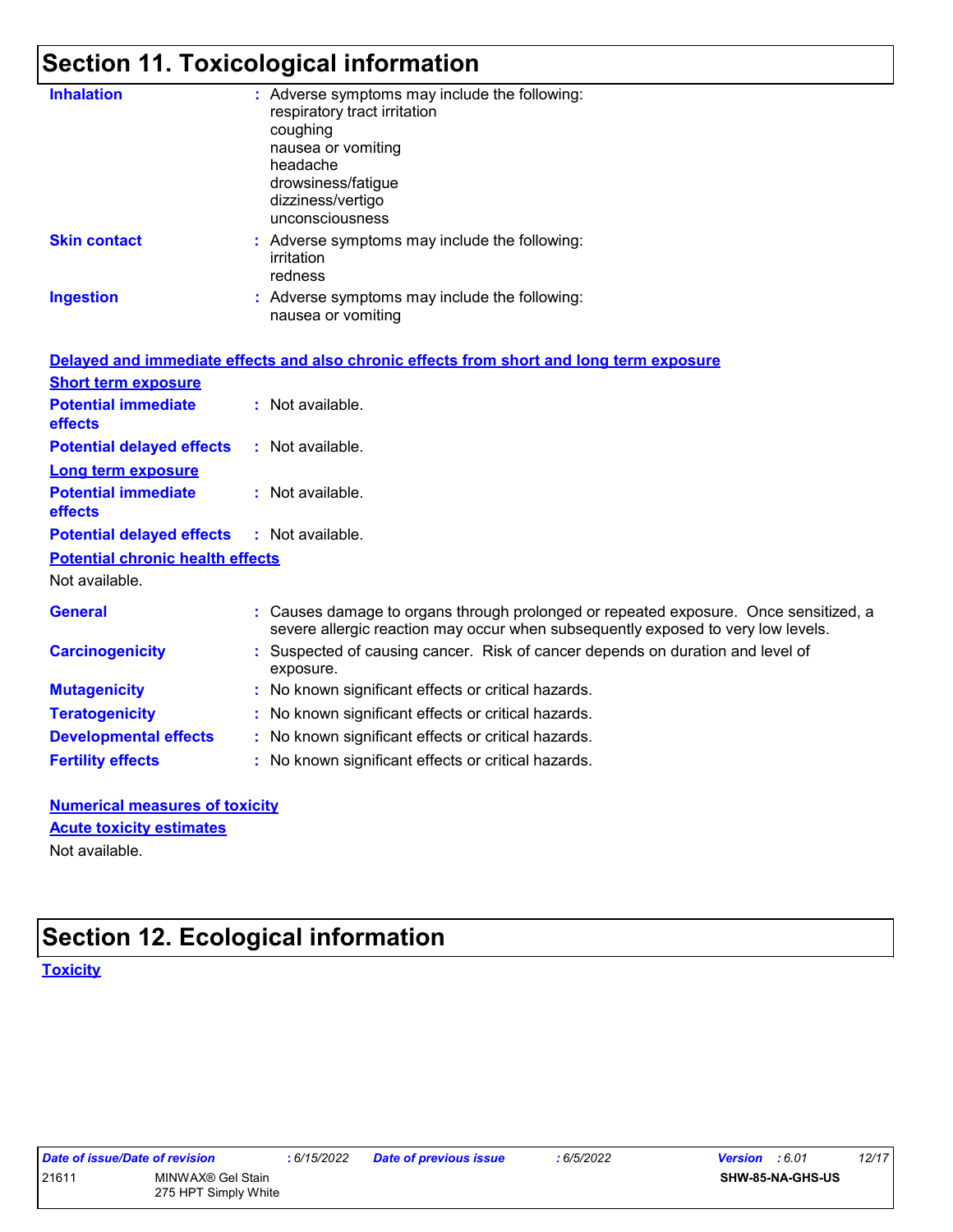### **Section 12. Ecological information**

| <b>Product/ingredient name</b>       | <b>Result</b>                         | <b>Species</b>               | <b>Exposure</b> |
|--------------------------------------|---------------------------------------|------------------------------|-----------------|
| Light Aliphatic Hydrocarbon          | Acute LC50 2200 µg/l Fresh water      | Fish - Lepomis macrochirus   | 4 days          |
| l Titanium Dioxide                   | Acute LC50 >1000000 µg/l Marine water | Fish - Fundulus heteroclitus | 96 hours        |
| Xylene, mixed isomers                | Acute LC50 8500 µg/l Marine water     | Crustaceans - Palaemonetes   | 48 hours        |
|                                      |                                       | pugio                        |                 |
|                                      | Acute LC50 13400 µg/l Fresh water     | Fish - Pimephales promelas   | 96 hours        |
| Lt. Aliphatic Hydrocarbon<br>Solvent | Acute LC50 >100000 ppm Fresh water    | Fish - Oncorhynchus mykiss   | 96 hours        |
| Methyl Ethyl Ketoxime                | Acute LC50 843000 µg/l Fresh water    | Fish - Pimephales promelas   | 96 hours        |

#### **Persistence and degradability**

| <b>Product/ingredient name</b> | <b>Aquatic half-life</b> | <b>Photolysis</b> | Biodegradability |
|--------------------------------|--------------------------|-------------------|------------------|
| Xylene, mixed isomers          |                          |                   | Readily          |

#### **Bioaccumulative potential**

| <b>Product/ingredient name</b>                            | $LogP_{ow}$ | <b>BCF</b>                | <b>Potential</b> |
|-----------------------------------------------------------|-------------|---------------------------|------------------|
| Xylene, mixed isomers<br>Lt. Aliphatic Hydrocarbon        |             | 8.1 to 25.9<br>10 to 2500 | low<br>high      |
| Solvent<br><b>Hydrotreated Heavy</b><br>Petroleum Naphtha |             | 10 to 2500                | high             |
| Methyl Ethyl Ketoxime                                     |             | 2.5 to 5.8                | low              |

#### **Mobility in soil**

**Soil/water partition coefficient (KOC)**

**:** Not available.

**Other adverse effects** : No known significant effects or critical hazards.

### **Section 13. Disposal considerations**

**Disposal methods :**

The generation of waste should be avoided or minimized wherever possible. Disposal of this product, solutions and any by-products should at all times comply with the requirements of environmental protection and waste disposal legislation and any regional local authority requirements. Dispose of surplus and non-recyclable products via a licensed waste disposal contractor. Waste should not be disposed of untreated to the sewer unless fully compliant with the requirements of all authorities with jurisdiction. Waste packaging should be recycled. Incineration or landfill should only be considered when recycling is not feasible. This material and its container must be disposed of in a safe way. Care should be taken when handling emptied containers that have not been cleaned or rinsed out. Empty containers or liners may retain some product residues. Vapor from product residues may create a highly flammable or explosive atmosphere inside the container. Do not cut, weld or grind used containers unless they have been cleaned thoroughly internally. Avoid dispersal of spilled material and runoff and contact with soil, waterways, drains and sewers.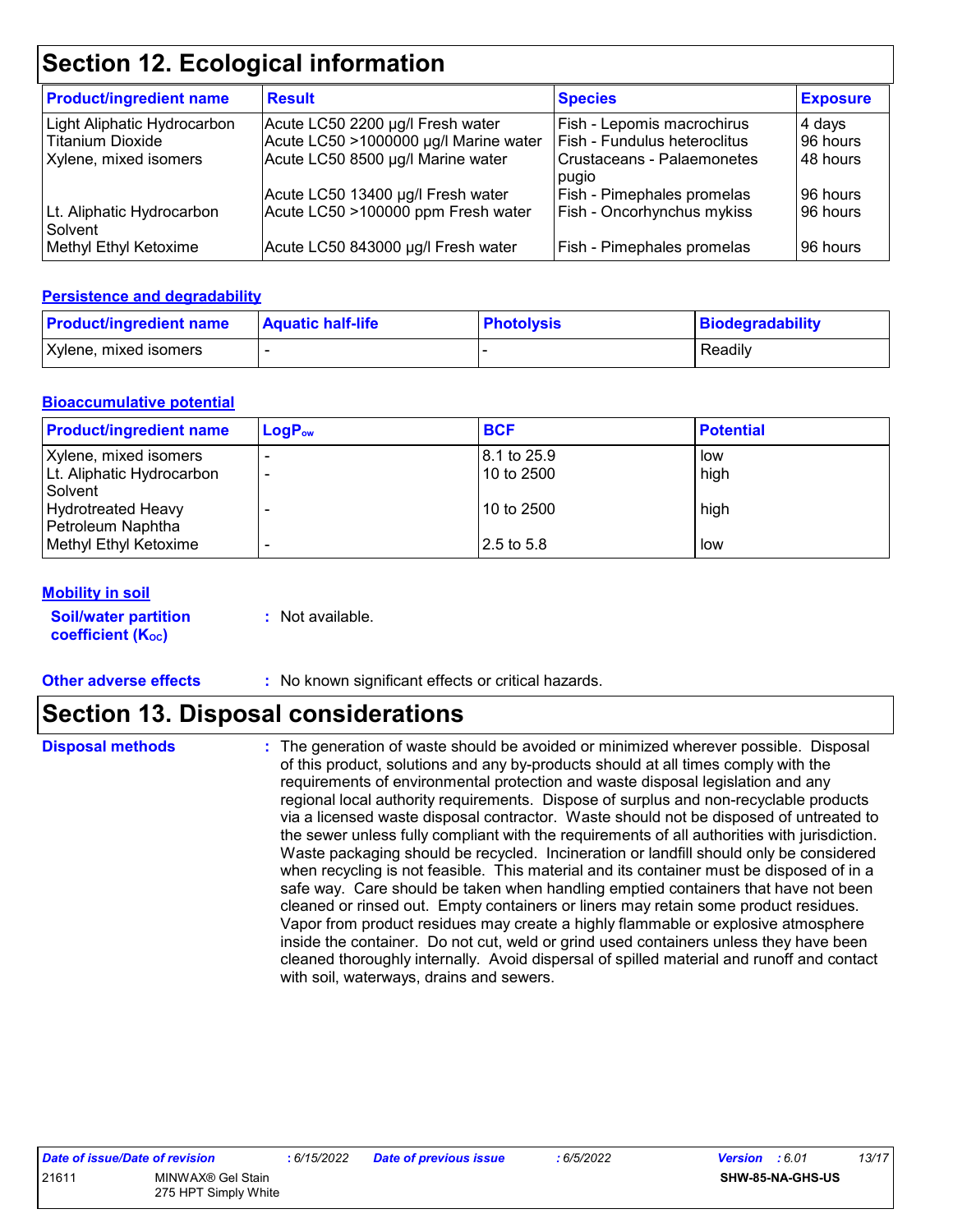## **Section 14. Transport information**

|                                         | <b>DOT</b><br><b>Classification</b>                                                                                                                                                                                                                                                                                                                               | <b>TDG</b><br><b>Classification</b>                                                                                                                                          | <b>Mexico</b><br><b>Classification</b> | <b>IATA</b>                                                                                                                   | <b>IMDG</b>                                                                                                                                        |
|-----------------------------------------|-------------------------------------------------------------------------------------------------------------------------------------------------------------------------------------------------------------------------------------------------------------------------------------------------------------------------------------------------------------------|------------------------------------------------------------------------------------------------------------------------------------------------------------------------------|----------------------------------------|-------------------------------------------------------------------------------------------------------------------------------|----------------------------------------------------------------------------------------------------------------------------------------------------|
| <b>UN number</b>                        | <b>UN1263</b>                                                                                                                                                                                                                                                                                                                                                     | <b>UN1263</b>                                                                                                                                                                | <b>UN1263</b>                          | <b>UN1263</b>                                                                                                                 | <b>UN1263</b>                                                                                                                                      |
| <b>UN proper</b><br>shipping name       | <b>PAINT</b>                                                                                                                                                                                                                                                                                                                                                      | <b>PAINT</b>                                                                                                                                                                 | <b>PAINT</b>                           | <b>PAINT</b>                                                                                                                  | PAINT. Marine<br>pollutant (Med.<br>Aliphatic<br>Hydrocarbon<br>Solvent, Light<br>Aliphatic<br>Hydrocarbon)                                        |
| <b>Transport</b>                        | $\mathbf{3}$                                                                                                                                                                                                                                                                                                                                                      | $\mathfrak{S}$                                                                                                                                                               | 3                                      | 3                                                                                                                             | $\mathfrak{S}$                                                                                                                                     |
| hazard class(es)                        |                                                                                                                                                                                                                                                                                                                                                                   |                                                                                                                                                                              |                                        |                                                                                                                               |                                                                                                                                                    |
| <b>Packing group</b>                    | Ш                                                                                                                                                                                                                                                                                                                                                                 | $\begin{array}{c} \Pi \end{array}$                                                                                                                                           | Ш                                      | $\mathop{\mathrm{III}}\nolimits$                                                                                              | $\vert\vert\vert$                                                                                                                                  |
| <b>Environmental</b><br>hazards         | No.                                                                                                                                                                                                                                                                                                                                                               | No.                                                                                                                                                                          | No.                                    | Yes. The<br>environmentally<br>hazardous<br>substance mark<br>is not required.                                                | Yes.                                                                                                                                               |
| <b>Additional</b><br><b>information</b> | This product may<br>be re-classified as<br>"Combustible<br>Liquid," unless<br>transported by<br>vessel or aircraft.<br>Non-bulk<br>packages (less<br>than or equal to<br>119 gal) of<br>combustible<br>liquids are not<br>regulated as<br>hazardous<br>materials in<br>package sizes<br>less than the<br>product reportable<br>quantity.<br><b>ERG No.</b><br>128 | Product classified<br>as per the<br>following sections<br>of the<br>Transportation of<br>Dangerous Goods<br>Regulations:<br>2.18-2.19 (Class<br>3).<br><b>ERG No.</b><br>128 | <b>ERG No.</b><br>128                  | The<br>environmentally<br>hazardous<br>substance mark<br>may appear if<br>required by other<br>transportation<br>regulations. | The marine<br>pollutant mark is<br>not required when<br>transported in<br>sizes of ≤5 L or ≤5<br>kg.<br><b>Emergency</b><br>schedules F-E, S-<br>E |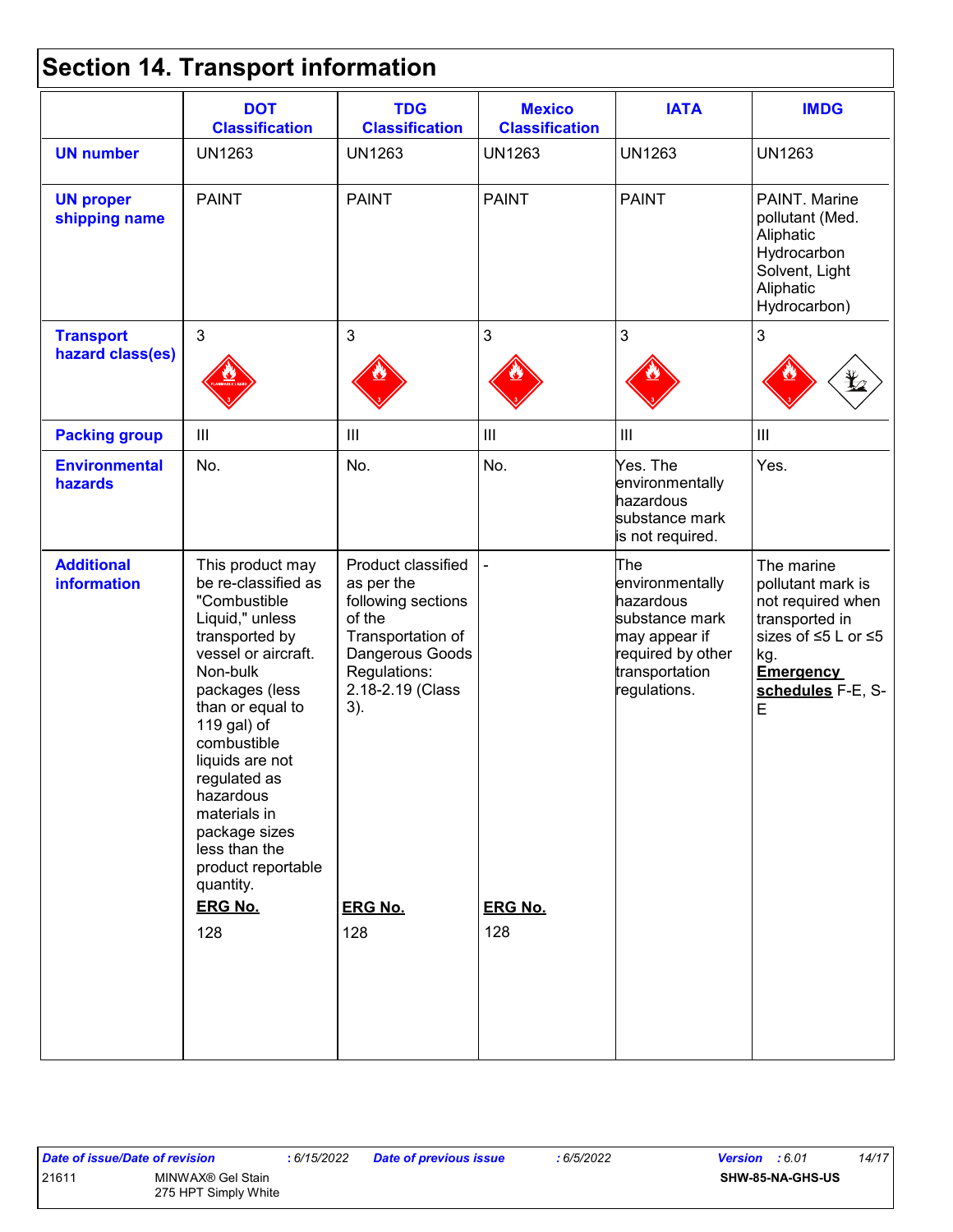### **Section 14. Transport information**

|                                                          |    | Special precautions for user : Multi-modal shipping descriptions are provided for informational purposes and do not<br>consider container sizes. The presence of a shipping description for a particular<br>mode of transport (sea, air, etc.), does not indicate that the product is packaged<br>suitably for that mode of transport. All packaging must be reviewed for suitability<br>prior to shipment, and compliance with the applicable regulations is the sole<br>responsibility of the person offering the product for transport. People loading and<br>unloading dangerous goods must be trained on all of the risks deriving from the<br>substances and on all actions in case of emergency situations. |
|----------------------------------------------------------|----|--------------------------------------------------------------------------------------------------------------------------------------------------------------------------------------------------------------------------------------------------------------------------------------------------------------------------------------------------------------------------------------------------------------------------------------------------------------------------------------------------------------------------------------------------------------------------------------------------------------------------------------------------------------------------------------------------------------------|
| <b>Transport in bulk according</b><br>to IMO instruments | л. | Not available.                                                                                                                                                                                                                                                                                                                                                                                                                                                                                                                                                                                                                                                                                                     |

**Proper shipping name :**

: Not available.

### **Section 15. Regulatory information**

#### **SARA 313**

SARA 313 (40 CFR 372.45) supplier notification can be found on the Environmental Data Sheet.

#### **California Prop. 65**

WARNING: This product contains chemicals known to the State of California to cause cancer and birth defects or other reproductive harm.

**International regulations**

| <b>International lists</b> | : Australia inventory (AIIC): Not determined.                |
|----------------------------|--------------------------------------------------------------|
|                            | China inventory (IECSC): Not determined.                     |
|                            | Japan inventory (CSCL): Not determined.                      |
|                            | Japan inventory (ISHL): Not determined.                      |
|                            | Korea inventory (KECI): Not determined.                      |
|                            | New Zealand Inventory of Chemicals (NZIoC): Not determined.  |
|                            | Philippines inventory (PICCS): Not determined.               |
|                            | Taiwan Chemical Substances Inventory (TCSI): Not determined. |
|                            | Thailand inventory: Not determined.                          |
|                            | Turkey inventory: Not determined.                            |
|                            | Vietnam inventory: Not determined.                           |

### **Section 16. Other information**

**Hazardous Material Information System (U.S.A.)**



**The customer is responsible for determining the PPE code for this material. For more information on HMIS® Personal Protective Equipment (PPE) codes, consult the HMIS® Implementation Manual.**

**Caution: HMIS® ratings are based on a 0-4 rating scale, with 0 representing minimal hazards or risks, and 4 representing significant hazards or risks. Although HMIS® ratings and the associated label are not required on SDSs or products leaving a facility under 29 CFR 1910.1200, the preparer may choose to provide them. HMIS® ratings are to be used with a fully implemented HMIS® program. HMIS® is a registered trademark and service mark of the American Coatings Association, Inc.**

**Procedure used to derive the classification**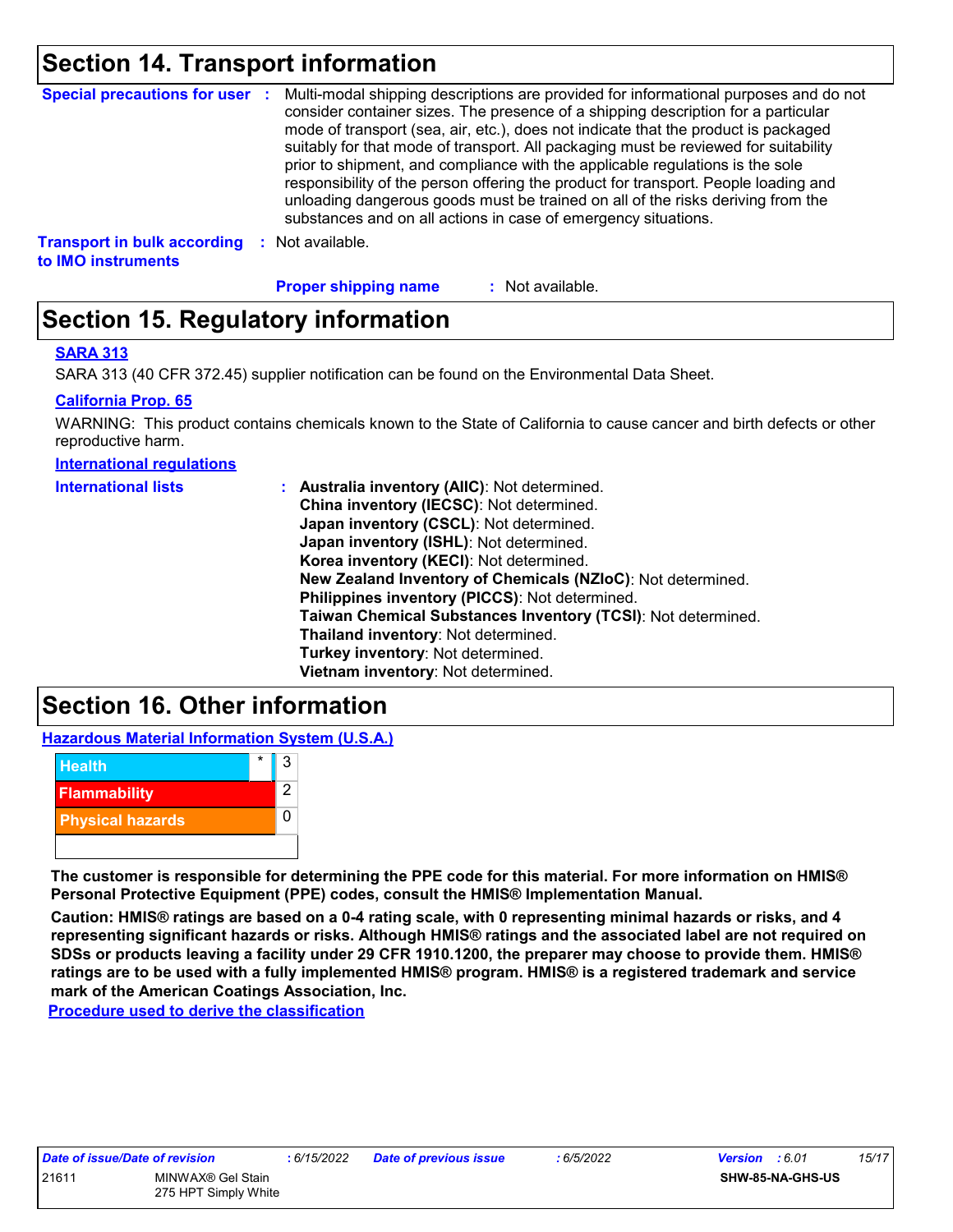### **Section 16. Other information**

| <b>Classification</b>                                                 | <b>Justification</b>  |
|-----------------------------------------------------------------------|-----------------------|
| <b>FLAMMABLE LIQUIDS - Category 3</b>                                 | On basis of test data |
| <b>SKIN SENSITIZATION - Category 1</b>                                | Calculation method    |
| <b>CARCINOGENICITY - Category 2</b>                                   | Calculation method    |
| SPECIFIC TARGET ORGAN TOXICITY (SINGLE EXPOSURE) (Respiratory tract   | Calculation method    |
| irritation) - Category 3                                              |                       |
| SPECIFIC TARGET ORGAN TOXICITY (SINGLE EXPOSURE) (Narcotic effects) - | Calculation method    |
| Category 3                                                            |                       |
| SPECIFIC TARGET ORGAN TOXICITY (REPEATED EXPOSURE) - Category 1       | Calculation method    |
| <b>ASPIRATION HAZARD - Category 1</b>                                 | Calculation method    |

**History**

| Date of printing                  | : 6/15/2022                                                                                                                                                                                                                                                                                                                                                                                                                                                                                                                                                                                                  |
|-----------------------------------|--------------------------------------------------------------------------------------------------------------------------------------------------------------------------------------------------------------------------------------------------------------------------------------------------------------------------------------------------------------------------------------------------------------------------------------------------------------------------------------------------------------------------------------------------------------------------------------------------------------|
| Date of issue/Date of<br>revision | : 6/15/2022                                                                                                                                                                                                                                                                                                                                                                                                                                                                                                                                                                                                  |
| Date of previous issue            | : 6/5/2022                                                                                                                                                                                                                                                                                                                                                                                                                                                                                                                                                                                                   |
| <b>Version</b>                    | : 6.01                                                                                                                                                                                                                                                                                                                                                                                                                                                                                                                                                                                                       |
| <b>Key to abbreviations</b>       | $\therefore$ ATE = Acute Toxicity Estimate<br>BCF = Bioconcentration Factor<br>GHS = Globally Harmonized System of Classification and Labelling of Chemicals<br>IATA = International Air Transport Association<br>IBC = Intermediate Bulk Container<br>IMDG = International Maritime Dangerous Goods<br>LogPow = logarithm of the octanol/water partition coefficient<br>MARPOL = International Convention for the Prevention of Pollution From Ships, 1973<br>as modified by the Protocol of 1978. ("Marpol" = marine pollution)<br>$N/A = Not available$<br>SGG = Segregation Group<br>UN = United Nations |

**Indicates information that has changed from previously issued version.**

#### **Notice to reader**

**It is recommended that each customer or recipient of this Safety Data Sheet (SDS) study it carefully and consult resources, as necessary or appropriate, to become aware of and understand the data contained in this SDS and any hazards associated with the product. This information is provided in good faith and believed to be accurate as of the effective date herein. However, no warranty, express or implied, is given. The information presented here applies only to the product as shipped. The addition of any material can change the composition, hazards and risks of the product. Products shall not be repackaged, modified, or tinted except as specifically instructed by the manufacturer, including but not limited to the incorporation of products not specified by the manufacturer, or the use or addition of products in proportions not specified by the manufacturer. Regulatory requirements are subject to change and may differ between various locations and jurisdictions. The customer/buyer/user is responsible to ensure that his activities comply with all country, federal, state, provincial or local laws. The conditions for use of the product are not under the control of the manufacturer; the customer/buyer/user is responsible to determine the conditions necessary for the safe use of this product. The customer/buyer/user should not use the product for any purpose other than the purpose shown in the applicable section of this SDS without first referring to the supplier and obtaining written handling instructions. Due to the proliferation of sources for information such as manufacturer-specific SDS, the manufacturer cannot be responsible for SDSs obtained from any other source.**